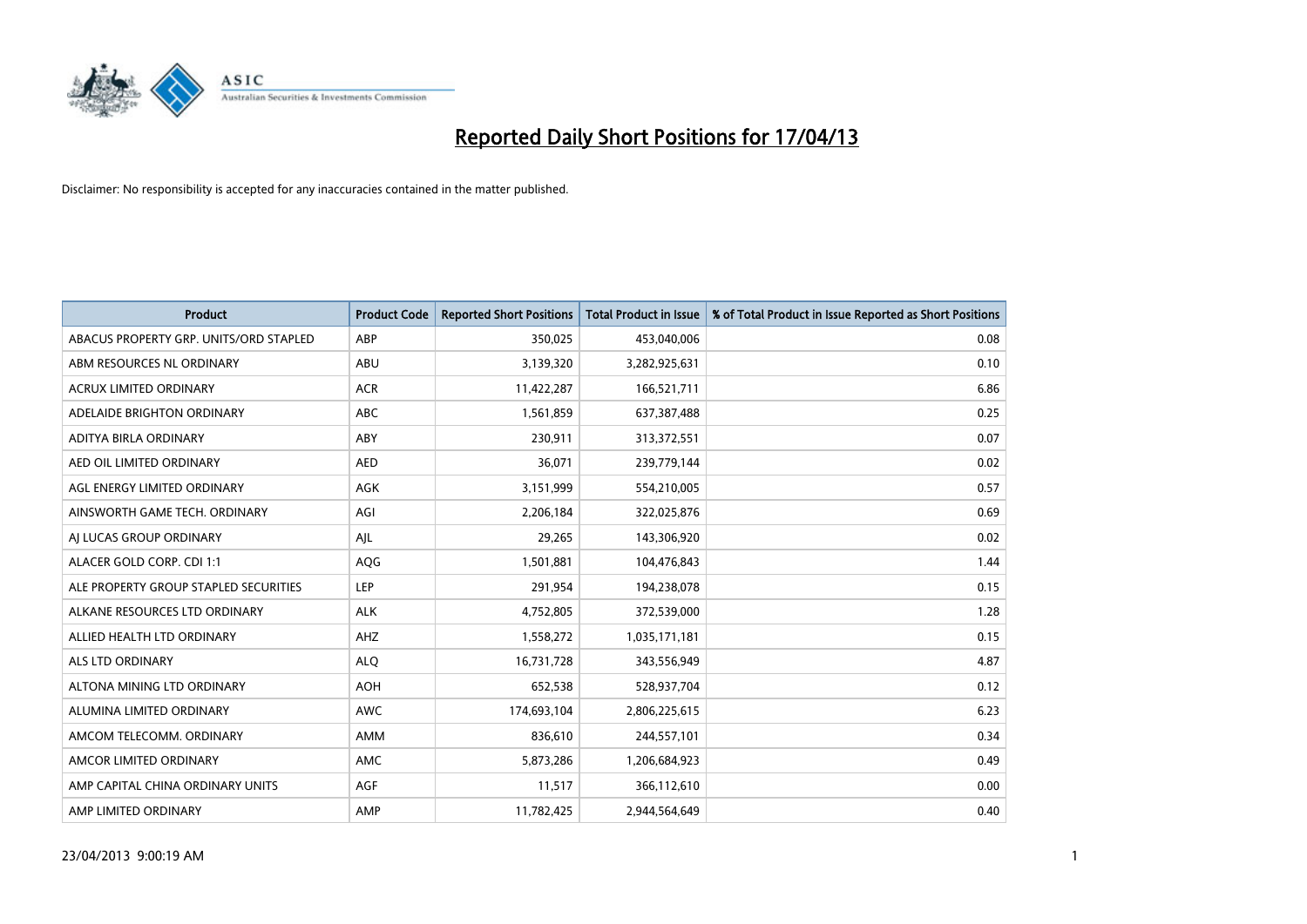

| <b>Product</b>                            | <b>Product Code</b> | <b>Reported Short Positions</b> | <b>Total Product in Issue</b> | % of Total Product in Issue Reported as Short Positions |
|-------------------------------------------|---------------------|---------------------------------|-------------------------------|---------------------------------------------------------|
| AMPELLA MINING ORDINARY                   | AMX                 | 2,940,845                       | 248,000,493                   | 1.19                                                    |
| ANGLOGOLD ASHANTI CDI 5:1                 | AGG                 | $\mathbf{1}$                    | 89,207,765                    | 0.00                                                    |
| ANSELL LIMITED ORDINARY                   | <b>ANN</b>          | 9,706,100                       | 130,818,006                   | 7.42                                                    |
| ANTARES ENERGY LTD ORDINARY               | AZZ                 | 481,295                         | 257,000,000                   | 0.19                                                    |
| ANZ BANKING GRP LTD ORDINARY              | ANZ                 | 3,552,884                       | 2,743,728,688                 | 0.13                                                    |
| APA GROUP STAPLED SECURITIES              | APA                 | 9,513,910                       | 835,750,807                   | 1.14                                                    |
| APN NEWS & MEDIA ORDINARY                 | <b>APN</b>          | 16,090,506                      | 661,526,586                   | 2.43                                                    |
| AQUARIUS PLATINUM. ORDINARY               | <b>AOP</b>          | 11,406,989                      | 486,851,336                   | 2.34                                                    |
| AQUILA RESOURCES ORDINARY                 | <b>AQA</b>          | 12,351,229                      | 411,804,442                   | 3.00                                                    |
| ARAFURA RESOURCE LTD ORDINARY             | ARU                 | 381,677                         | 441,270,644                   | 0.09                                                    |
| ARB CORPORATION ORDINARY                  | ARP                 | 209,801                         | 72,481,302                    | 0.29                                                    |
| ARDENT LEISURE GROUP STAPLED SECURITIES   | AAD                 | 3,668,537                       | 397,803,987                   | 0.92                                                    |
| ARISTOCRAT LEISURE ORDINARY               | ALL                 | 8,072,708                       | 551,418,047                   | 1.46                                                    |
| ARRIUM LTD ORDINARY                       | ARI                 | 5,225,652                       | 1,351,527,328                 | 0.39                                                    |
| ASCIANO LIMITED ORDINARY                  | <b>AIO</b>          | 7,327,088                       | 975,385,664                   | 0.75                                                    |
| ASG GROUP LIMITED ORDINARY                | <b>ASZ</b>          | 1,513,917                       | 206,720,839                   | 0.73                                                    |
| ASPEN GROUP ORD/UNITS STAPLED             | APZ                 | 56,985                          | 1,192,665,422                 | 0.00                                                    |
| ASPIRE MINING LTD ORDINARY                | <b>AKM</b>          | 40,949                          | 655,594,556                   | 0.01                                                    |
| ASTRO JAP PROP GROUP STAPLED US PROHIBIT. | AJA                 | 77,707                          | 67,211,752                    | 0.12                                                    |
| ASX LIMITED ORDINARY                      | ASX                 | 2,556,959                       | 175,136,729                   | 1.46                                                    |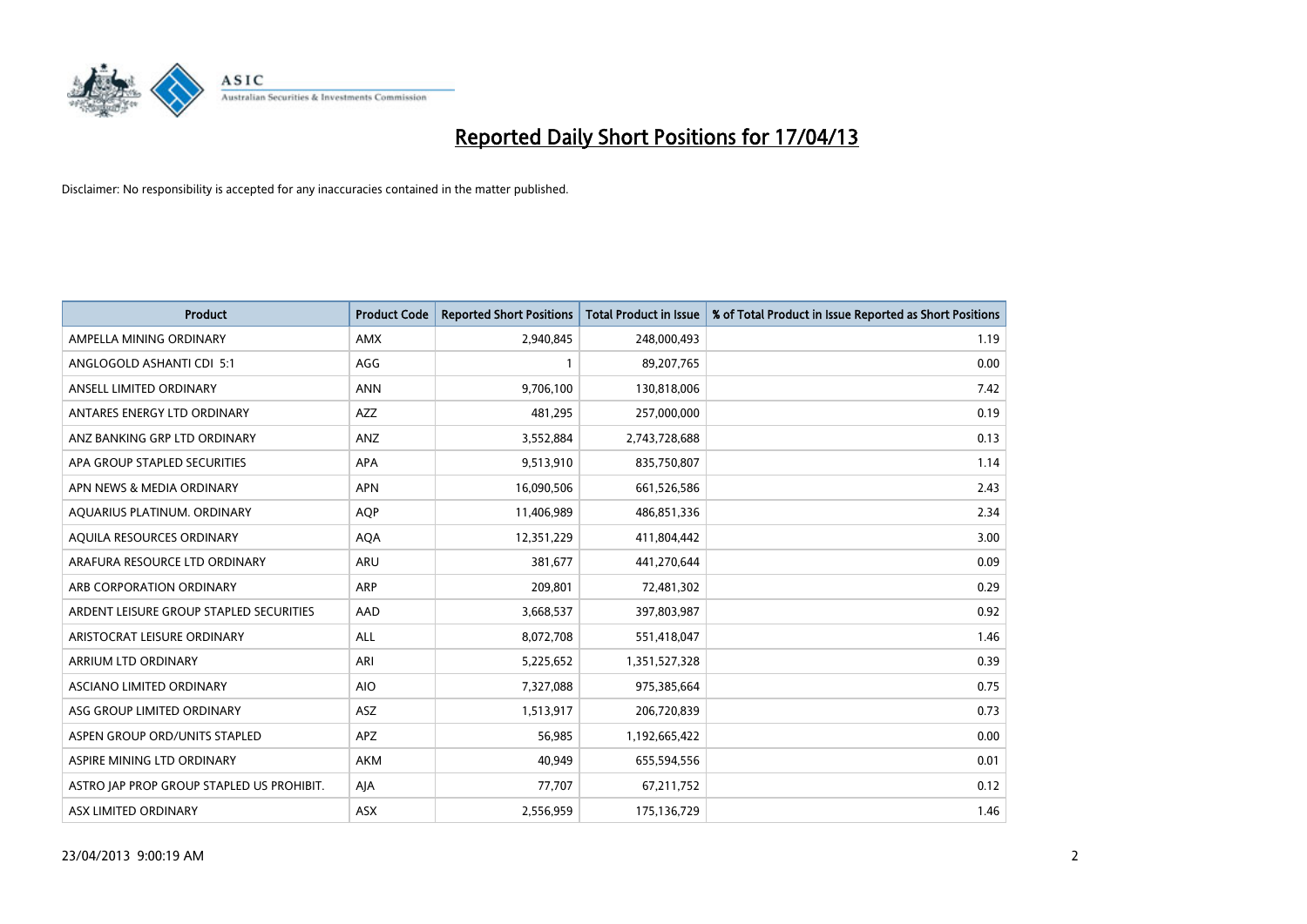

| Product                              | <b>Product Code</b> | <b>Reported Short Positions</b> | <b>Total Product in Issue</b> | % of Total Product in Issue Reported as Short Positions |
|--------------------------------------|---------------------|---------------------------------|-------------------------------|---------------------------------------------------------|
| ATLAS IRON LIMITED ORDINARY          | AGO                 | 40,046,702                      | 909,718,409                   | 4.40                                                    |
| AURIZON HOLDINGS LTD ORDINARY        | AZI                 | 7,544,699                       | 2,137,284,503                 | 0.35                                                    |
| <b>AURORA OIL &amp; GAS ORDINARY</b> | <b>AUT</b>          | 4,703,363                       | 447,885,778                   | 1.05                                                    |
| AUSDRILL LIMITED ORDINARY            | ASL                 | 4,554,147                       | 309,585,297                   | 1.47                                                    |
| AUSENCO LIMITED ORDINARY             | AAX                 | 335,038                         | 123,527,574                   | 0.27                                                    |
| <b>AUSTAL LIMITED ORDINARY</b>       | ASB                 | 820,250                         | 346,007,639                   | 0.24                                                    |
| AUSTBROKERS HOLDINGS ORDINARY        | <b>AUB</b>          | 3,831                           | 57,618,015                    | 0.01                                                    |
| <b>AUSTIN ENGINEERING ORDINARY</b>   | ANG                 | 433,674                         | 73,164,403                    | 0.59                                                    |
| AUSTRALAND PROPERTY STAPLED SECURITY | <b>ALZ</b>          | 613,764                         | 578,324,670                   | 0.11                                                    |
| AUSTRALIAN AGRICULT, ORDINARY        | AAC                 | 1,627,460                       | 312,905,085                   | 0.52                                                    |
| AUSTRALIAN INFRASTR. UNITS/ORDINARY  | <b>AIX</b>          | 3,235,386                       | 620,733,944                   | 0.52                                                    |
| AUSTRALIAN PHARM, ORDINARY           | API                 | 209,809                         | 488,115,883                   | 0.04                                                    |
| AUTOMOTIVE HOLDINGS ORDINARY         | AHE                 | 470,648                         | 260,579,682                   | 0.18                                                    |
| AVIENNINGS LIMITED ORDINARY          | <b>AVI</b>          | 121,391                         | 274,588,694                   | 0.04                                                    |
| AWE LIMITED ORDINARY                 | AWE                 | 4,931,486                       | 522,116,985                   | 0.94                                                    |
| AZIMUTH RES LTD ORDINARY             | <b>AZH</b>          | 1,194,968                       | 430,626,680                   | 0.28                                                    |
| BANDANNA ENERGY ORDINARY             | <b>BND</b>          | 25,254,881                      | 528,481,199                   | 4.78                                                    |
| BANK OF QUEENSLAND. ORDINARY         | <b>BOQ</b>          | 4,768,660                       | 312,878,919                   | 1.52                                                    |
| <b>BASE RES LIMITED ORDINARY</b>     | <b>BSE</b>          | 696,389                         | 561,840,029                   | 0.12                                                    |
| BATHURST RESOURCES ORDINARY          | <b>BTU</b>          | 33,405,787                      | 697,247,997                   | 4.79                                                    |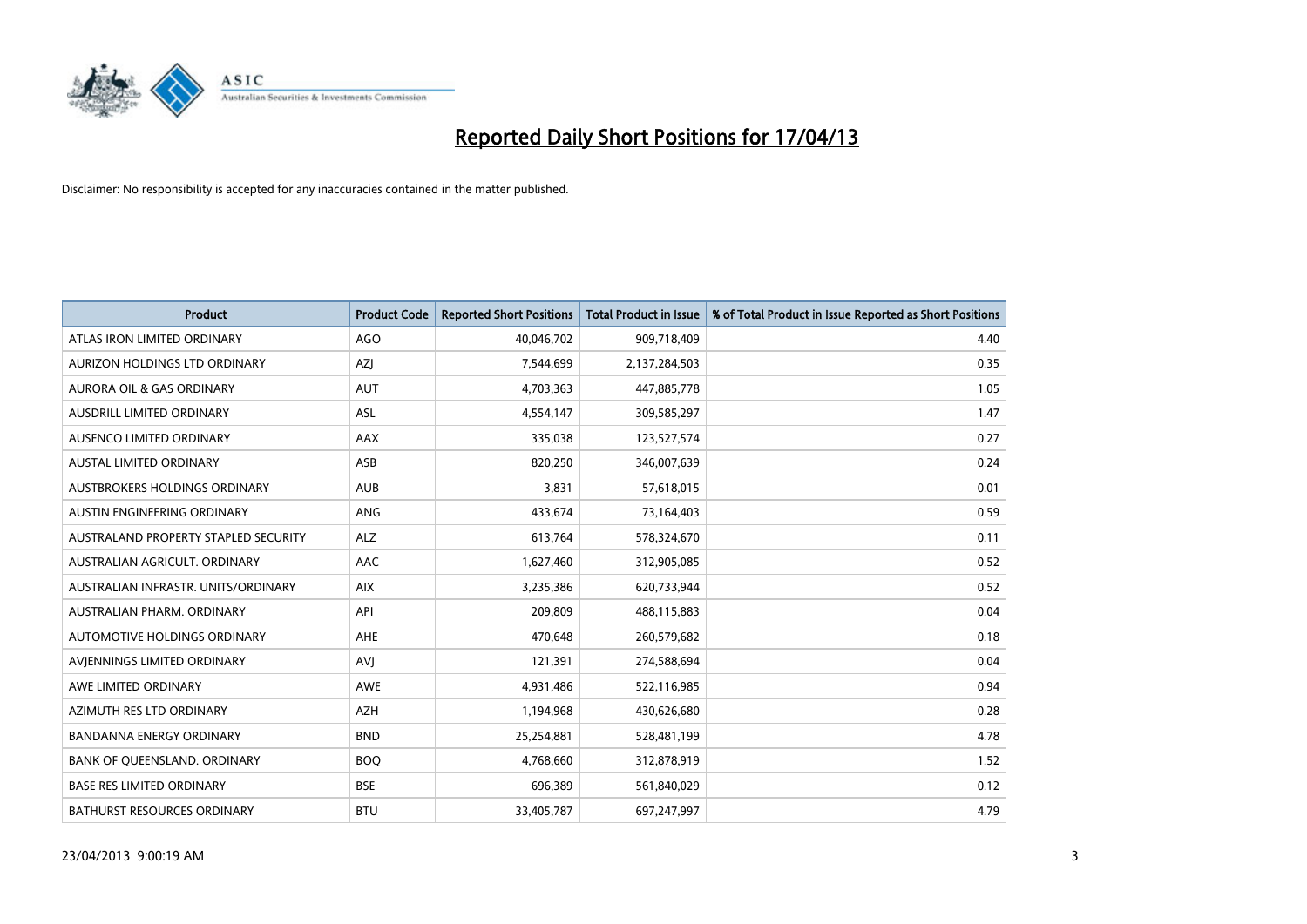

| <b>Product</b>                                | <b>Product Code</b> | <b>Reported Short Positions</b> | <b>Total Product in Issue</b> | % of Total Product in Issue Reported as Short Positions |
|-----------------------------------------------|---------------------|---------------------------------|-------------------------------|---------------------------------------------------------|
| <b>BC IRON LIMITED ORDINARY</b>               | <b>BCI</b>          | 329,329                         | 123,104,384                   | 0.27                                                    |
| BEACH ENERGY LIMITED ORDINARY                 | <b>BPT</b>          | 16,717,162                      | 1,267,805,688                 | 1.32                                                    |
| BEADELL RESOURCE LTD ORDINARY                 | <b>BDR</b>          | 22,766,265                      | 769,677,280                   | 2.96                                                    |
| BENDIGO AND ADELAIDE ORDINARY                 | <b>BEN</b>          | 14,209,295                      | 407,153,612                   | 3.49                                                    |
| BERKELEY RESOURCES ORDINARY                   | <b>BKY</b>          | 141,193                         | 179,393,273                   | 0.08                                                    |
| BHP BILLITON LIMITED ORDINARY                 | <b>BHP</b>          | 12,618,588                      | 3,211,691,105                 | 0.39                                                    |
| <b>BILLABONG ORDINARY</b>                     | <b>BBG</b>          | 10,885,837                      | 478,944,292                   | 2.27                                                    |
| BLACKMORES LIMITED ORDINARY                   | <b>BKL</b>          | 376                             | 16,972,069                    | 0.00                                                    |
| <b>BLACKTHORN RESOURCES ORD US PROHIBITED</b> | <b>BTR</b>          | 427,511                         | 164,285,950                   | 0.26                                                    |
| <b>BLUESCOPE STEEL LTD ORDINARY</b>           | <b>BSL</b>          | 6,998,863                       | 558,243,305                   | 1.25                                                    |
| <b>BOART LONGYEAR ORDINARY</b>                | <b>BLY</b>          | 14,187,780                      | 461,163,412                   | 3.08                                                    |
| <b>BORAL LIMITED, ORDINARY</b>                | <b>BLD</b>          | 22,659,619                      | 774,000,641                   | 2.93                                                    |
| <b>BRADKEN LIMITED ORDINARY</b>               | <b>BKN</b>          | 7,675,109                       | 169,240,662                   | 4.54                                                    |
| <b>BRAMBLES LIMITED ORDINARY</b>              | <b>BXB</b>          | 2,632,937                       | 1,557,224,829                 | 0.17                                                    |
| BREVILLE GROUP LTD ORDINARY                   | <b>BRG</b>          | 1,065,059                       | 130,095,322                   | 0.82                                                    |
| BRICKWORKS LIMITED ORDINARY                   | <b>BKW</b>          | 423                             | 147,818,132                   | 0.00                                                    |
| BROCKMAN MINING LTD ORDINARY                  | <b>BCK</b>          | 91,872                          | 7,894,482,131                 | 0.00                                                    |
| BT INVESTMENT MNGMNT ORDINARY                 | <b>BTT</b>          | 13,000                          | 274,214,460                   | 0.00                                                    |
| <b>BUCCANEER ENERGY LTD ORDINARY</b>          | <b>BCC</b>          | 1,000,000                       | 1,519,445,371                 | 0.07                                                    |
| <b>BURU ENERGY ORDINARY</b>                   | <b>BRU</b>          | 18, 153, 275                    | 274,036,429                   | 6.62                                                    |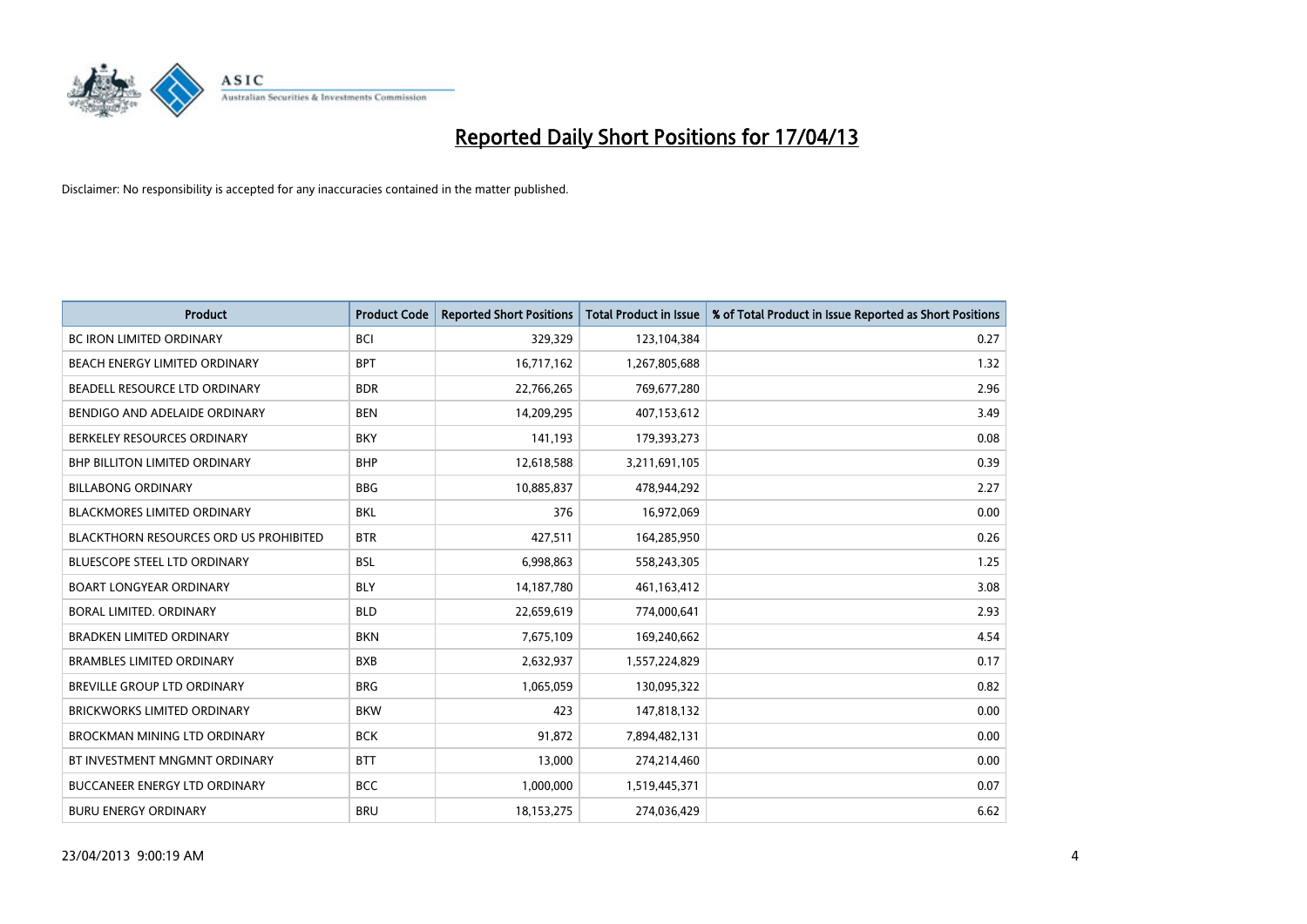

| <b>Product</b>                          | <b>Product Code</b> | <b>Reported Short Positions</b> | <b>Total Product in Issue</b> | % of Total Product in Issue Reported as Short Positions |
|-----------------------------------------|---------------------|---------------------------------|-------------------------------|---------------------------------------------------------|
| <b>BWP TRUST ORDINARY UNITS</b>         | <b>BWP</b>          | 4,240,786                       | 537,753,954                   | 0.79                                                    |
| CABCHARGE AUSTRALIA ORDINARY            | CAB                 | 7,663,481                       | 120,430,683                   | 6.36                                                    |
| <b>CALTEX AUSTRALIA ORDINARY</b>        | <b>CTX</b>          | 3,897,642                       | 270,000,000                   | 1.44                                                    |
| CAPE LAMBERT RES LTD ORDINARY           | <b>CFE</b>          | 978,539                         | 687,283,792                   | 0.14                                                    |
| CARABELLA RES LTD ORDINARY              | <b>CLR</b>          | 153,326                         | 152,361,547                   | 0.10                                                    |
| <b>CARBON ENERGY ORDINARY</b>           | <b>CNX</b>          | 48,071                          | 782,684,355                   | 0.01                                                    |
| <b>CARDNO LIMITED ORDINARY</b>          | CDD                 | 7,281,077                       | 143,726,327                   | 5.07                                                    |
| CARNARVON PETROLEUM ORDINARY            | <b>CVN</b>          | 90,191                          | 934,109,501                   | 0.01                                                    |
| CARSALES.COM LTD ORDINARY               | <b>CRZ</b>          | 3,940,078                       | 236,113,495                   | 1.67                                                    |
| <b>CASH CONVERTERS ORDINARY</b>         | CCV                 | 344,274                         | 423,861,025                   | 0.08                                                    |
| CENTRAL PETROLEUM ORDINARY              | <b>CTP</b>          | 1,057,097                       | 1,440,078,845                 | 0.07                                                    |
| <b>CERAMIC FUEL CELLS ORDINARY</b>      | <b>CFU</b>          | 741,996                         | 1,559,231,320                 | 0.05                                                    |
| CFS RETAIL TRUST GRP STAPLED SECURITIES | <b>CFX</b>          | 67,532,658                      | 2,828,495,659                 | 2.39                                                    |
| CHALLENGER DIV.PRO. STAPLED UNITS       | <b>CDI</b>          | 53,103                          | 214,101,013                   | 0.02                                                    |
| <b>CHALLENGER LIMITED ORDINARY</b>      | <b>CGF</b>          | 2,760,699                       | 532,319,752                   | 0.52                                                    |
| CHARTER HALL GROUP STAPLED US PROHIBIT. | <b>CHC</b>          | 199,143                         | 302,262,312                   | 0.07                                                    |
| <b>CHARTER HALL RETAIL UNITS</b>        | <b>CQR</b>          | 2,154,455                       | 337,582,974                   | 0.64                                                    |
| <b>CHORUS LIMITED ORDINARY</b>          | <b>CNU</b>          | 277,407                         | 389,299,049                   | 0.07                                                    |
| CITIGOLD CORP LTD ORDINARY              | <b>CTO</b>          | 153,427                         | 1,352,907,765                 | 0.01                                                    |
| <b>CLOUGH LIMITED ORDINARY</b>          | <b>CLO</b>          | 943,334                         | 777,606,843                   | 0.12                                                    |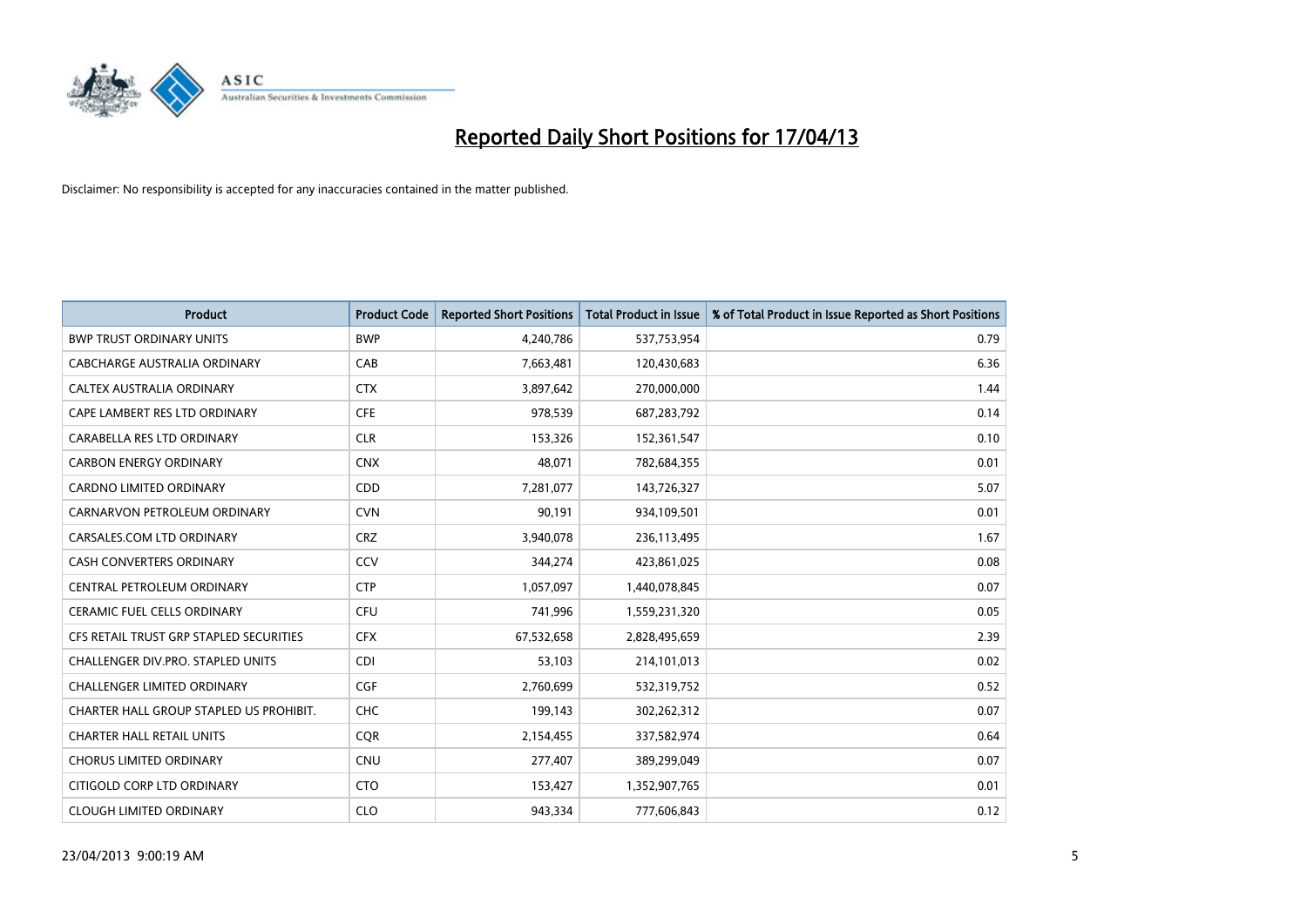

| <b>Product</b>                          | <b>Product Code</b> | <b>Reported Short Positions</b> | <b>Total Product in Issue</b> | % of Total Product in Issue Reported as Short Positions |
|-----------------------------------------|---------------------|---------------------------------|-------------------------------|---------------------------------------------------------|
| COAL OF AFRICA LTD ORDINARY             | <b>CZA</b>          | 432                             | 1,048,368,613                 | 0.00                                                    |
| COALSPUR MINES LTD ORDINARY             | <b>CPL</b>          | 16,655,654                      | 634,248,901                   | 2.63                                                    |
| COCA-COLA AMATIL ORDINARY               | <b>CCL</b>          | 3,552,331                       | 763,590,249                   | 0.47                                                    |
| <b>COCHLEAR LIMITED ORDINARY</b>        | <b>COH</b>          | 4,008,010                       | 57,040,932                    | 7.03                                                    |
| <b>COCKATOO COAL ORDINARY</b>           | <b>COK</b>          | 12,539,414                      | 1,016,746,908                 | 1.23                                                    |
| <b>CODAN LIMITED ORDINARY</b>           | <b>CDA</b>          | 107,538                         | 176,926,104                   | 0.06                                                    |
| <b>COFFEY INTERNATIONAL ORDINARY</b>    | <b>COF</b>          | 36,273                          | 255,833,165                   | 0.01                                                    |
| <b>COKAL LTD ORDINARY</b>               | <b>CKA</b>          | 28,116                          | 411,046,892                   | 0.01                                                    |
| COMMONWEALTH BANK, ORDINARY             | <b>CBA</b>          | 10,867,592                      | 1,609,180,841                 | 0.68                                                    |
| <b>COMMONWEALTH PROP ORDINARY UNITS</b> | <b>CPA</b>          | 14,006,266                      | 2,347,003,413                 | 0.60                                                    |
| <b>COMPASS RESOURCES ORDINARY</b>       | <b>CMR</b>          | 7,472                           | 1,403,744,100                 | 0.00                                                    |
| <b>COMPUTERSHARE LTD ORDINARY</b>       | <b>CPU</b>          | 11,138,579                      | 556,203,079                   | 2.00                                                    |
| <b>COOPER ENERGY LTD ORDINARY</b>       | <b>COE</b>          | 209,611                         | 329,099,922                   | 0.06                                                    |
| CORP TRAVEL LIMITED ORDINARY            | <b>CTD</b>          | 152,269                         | 77,410,044                    | 0.20                                                    |
| <b>CREDIT CORP GROUP ORDINARY</b>       | <b>CCP</b>          | 3,496                           | 45,932,899                    | 0.01                                                    |
| <b>CROMWELL PROP STAPLED SECURITIES</b> | <b>CMW</b>          | 2,917,759                       | 1,460,982,142                 | 0.20                                                    |
| <b>CROWN LIMITED ORDINARY</b>           | <b>CWN</b>          | 5,156,472                       | 728,394,185                   | 0.71                                                    |
| <b>CSG LIMITED ORDINARY</b>             | CSV                 | 114,163                         | 278,155,477                   | 0.04                                                    |
| <b>CSL LIMITED ORDINARY</b>             | <b>CSL</b>          | 1,011,328                       | 495,232,830                   | 0.20                                                    |
| <b>CSR LIMITED ORDINARY</b>             | <b>CSR</b>          | 50,318,008                      | 506,000,315                   | 9.94                                                    |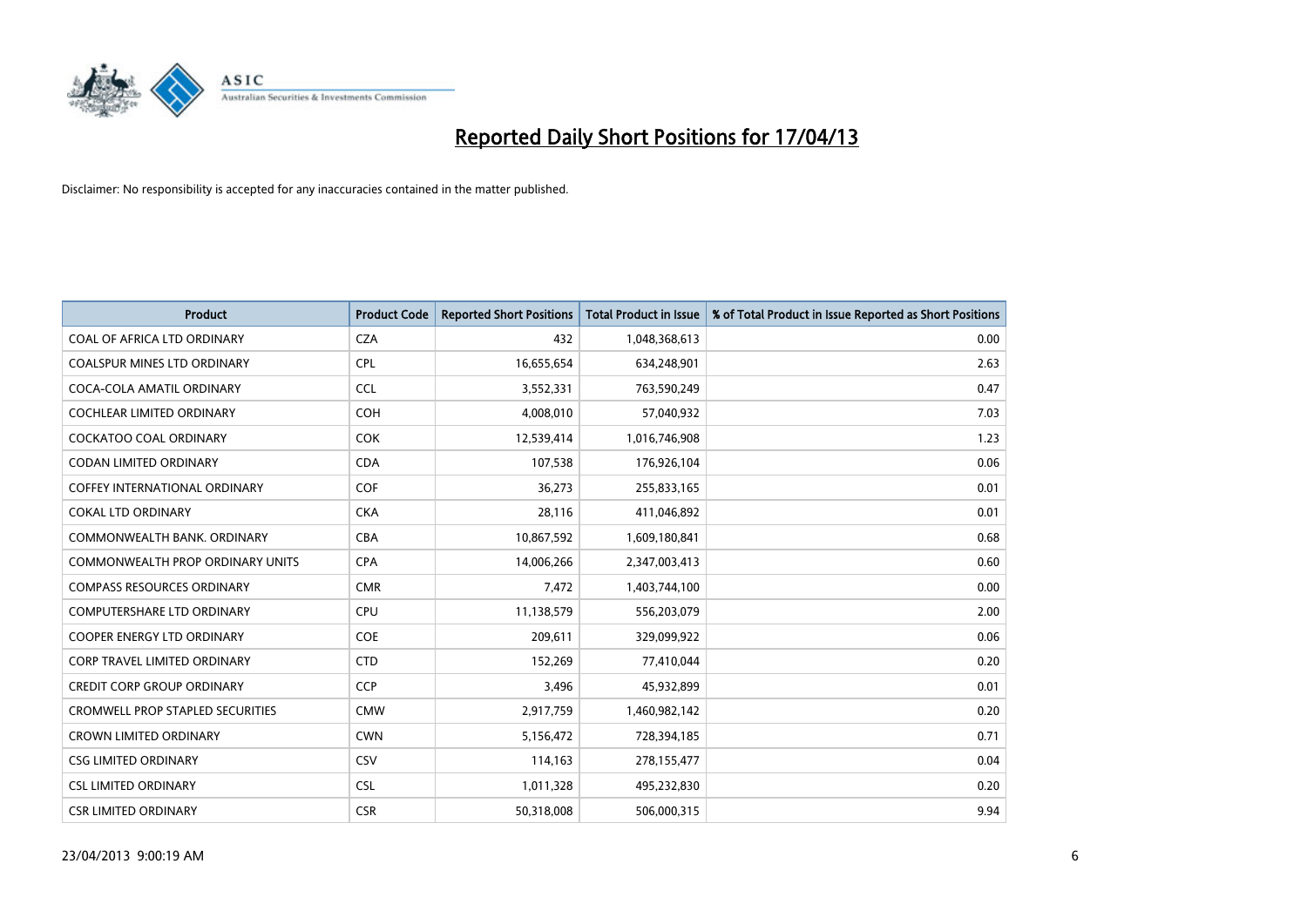

| <b>Product</b>                     | <b>Product Code</b> | <b>Reported Short Positions</b> | <b>Total Product in Issue</b> | % of Total Product in Issue Reported as Short Positions |
|------------------------------------|---------------------|---------------------------------|-------------------------------|---------------------------------------------------------|
| <b>CUDECO LIMITED ORDINARY</b>     | CDU                 | 3,587,548                       | 199,877,294                   | 1.79                                                    |
| DART ENERGY LTD ORDINARY           | <b>DTE</b>          | 13,615,445                      | 878,668,388                   | 1.55                                                    |
| DATA#3 LIMITED ORDINARY            | <b>DTL</b>          | 1,372                           | 153,974,950                   | 0.00                                                    |
| DAVID JONES LIMITED ORDINARY       | <b>DJS</b>          | 53,238,518                      | 531,788,775                   | 10.01                                                   |
| DECMIL GROUP LIMITED ORDINARY      | <b>DCG</b>          | 2,078,609                       | 168,203,219                   | 1.24                                                    |
| DEXUS PROPERTY GROUP STAPLED UNITS | <b>DXS</b>          | 15,419,979                      | 4,839,024,176                 | 0.32                                                    |
| DISCOVERY METALS LTD ORDINARY      | <b>DML</b>          | 8,013,270                       | 486,986,451                   | 1.65                                                    |
| DOMINO PIZZA ENTERPR ORDINARY      | <b>DMP</b>          | 231,012                         | 70,192,674                    | 0.33                                                    |
| DORAY MINERALS LTD ORDINARY        | <b>DRM</b>          | 57,921                          | 141,866,768                   | 0.04                                                    |
| DOWNER EDI LIMITED ORDINARY        | <b>DOW</b>          | 5,912,599                       | 433,409,429                   | 1.36                                                    |
| DRILLSEARCH ENERGY ORDINARY        | <b>DLS</b>          | 8,517,844                       | 427,353,371                   | 1.99                                                    |
| DUET GROUP STAPLED US PROHIBIT.    | <b>DUE</b>          | 13,622,415                      | 1,169,314,842                 | 1.16                                                    |
| DULUXGROUP LIMITED ORDINARY        | <b>DLX</b>          | 9,866,020                       | 374,507,181                   | 2.63                                                    |
| <b>DWS LTD ORDINARY</b>            | <b>DWS</b>          | 299,369                         | 132,362,763                   | 0.23                                                    |
| ECHO ENTERTAINMENT ORDINARY        | <b>EGP</b>          | 6,947,959                       | 825,672,730                   | 0.84                                                    |
| ELDERS LIMITED ORDINARY            | <b>ELD</b>          | 16,732,101                      | 448,598,480                   | 3.73                                                    |
| ELEMENTAL MINERALS ORDINARY        | <b>ELM</b>          | 33,456                          | 288,587,228                   | 0.01                                                    |
| ELEMENTOS LIMITED ORDINARY         | <b>ELT</b>          | 16                              | 149,531,420                   | 0.00                                                    |
| <b>EMECO HOLDINGS ORDINARY</b>     | <b>EHL</b>          | 6,772,524                       | 599,675,707                   | 1.13                                                    |
| <b>ENDEAVOUR MIN CORP CDI 1:1</b>  | <b>EVR</b>          | 169,625                         | 126,964,939                   | 0.13                                                    |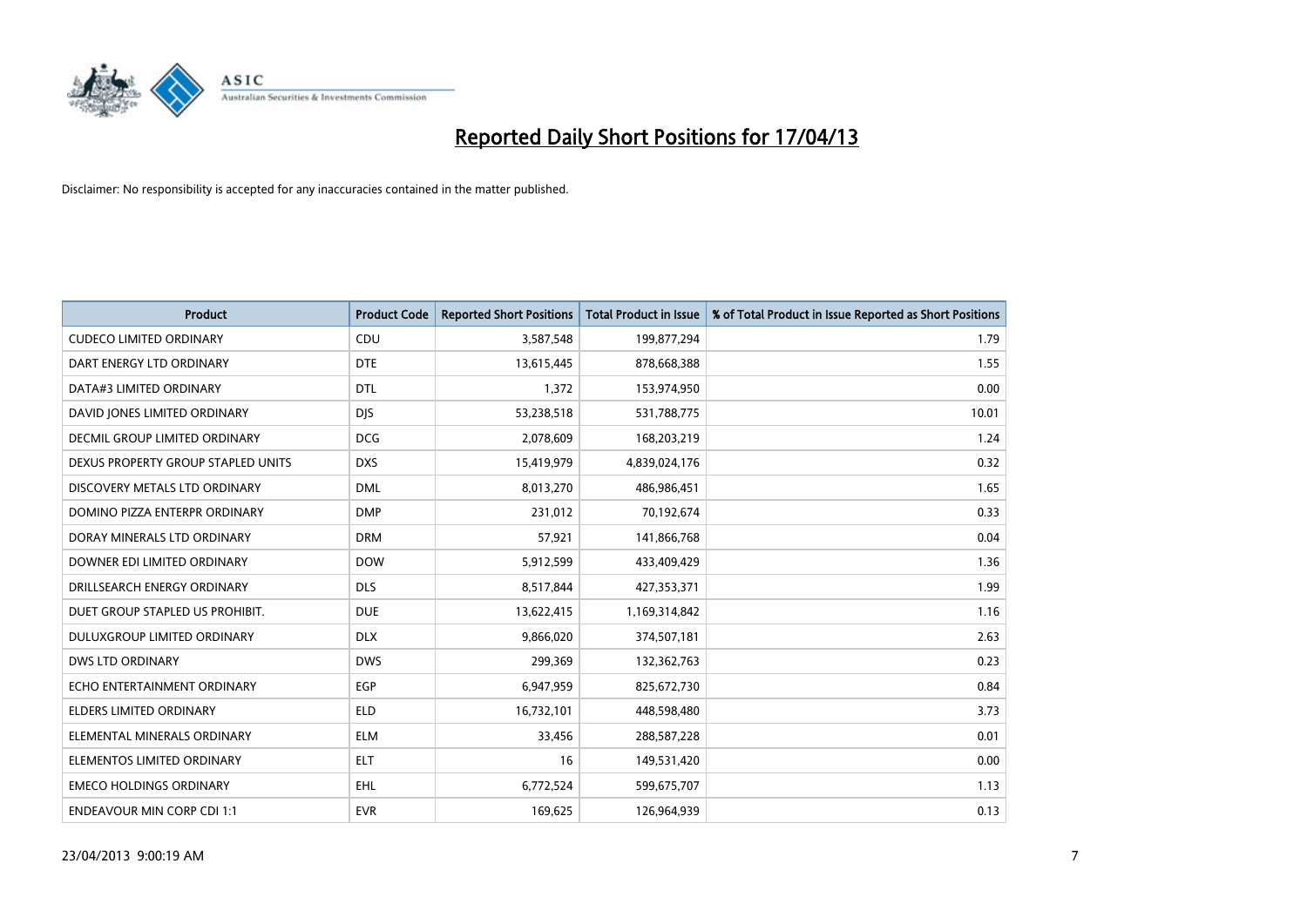

| <b>Product</b>                         | <b>Product Code</b> | <b>Reported Short Positions</b> | <b>Total Product in Issue</b> | % of Total Product in Issue Reported as Short Positions |
|----------------------------------------|---------------------|---------------------------------|-------------------------------|---------------------------------------------------------|
| <b>ENERGY RESOURCES ORDINARY 'A'</b>   | <b>ERA</b>          | 8,812,415                       | 517,725,062                   | 1.70                                                    |
| ENERGY WORLD CORPOR. ORDINARY          | <b>EWC</b>          | 19,648,352                      | 1,734,166,672                 | 1.13                                                    |
| ENVESTRA LIMITED ORDINARY              | <b>ENV</b>          | 472,526                         | 1,734,646,628                 | 0.03                                                    |
| EVOLUTION MINING LTD ORDINARY          | <b>EVN</b>          | 16,047,408                      | 708,092,989                   | 2.27                                                    |
| <b>FAIRFAX MEDIA LTD ORDINARY</b>      | <b>FXI</b>          | 397,449,694                     | 2,351,955,725                 | 16.90                                                   |
| <b>FANTASTIC HOLDINGS ORDINARY</b>     | <b>FAN</b>          | 35,284                          | 102,739,538                   | 0.03                                                    |
| FAR LTD ORDINARY                       | <b>FAR</b>          | 22,121,932                      | 2,499,846,742                 | 0.88                                                    |
| FEDERATION CNTRES ORD/UNIT STAPLED SEC | <b>FDC</b>          | 5,195,164                       | 1,427,641,565                 | 0.36                                                    |
| FISHER & PAYKEL H. ORDINARY            | <b>FPH</b>          | 800,000                         | 542,619,874                   | 0.15                                                    |
| FKP PROPERTY GROUP STAPLED SECURITIES  | <b>FKP</b>          | 6,312,527                       | 321,578,705                   | 1.96                                                    |
| FLEETWOOD CORP ORDINARY                | <b>FWD</b>          | 3,989,641                       | 60,518,944                    | 6.59                                                    |
| FLETCHER BUILDING ORDINARY             | <b>FBU</b>          | 4,143,734                       | 684,793,538                   | 0.61                                                    |
| FLEXIGROUP LIMITED ORDINARY            | <b>FXL</b>          | 127,375                         | 287,869,669                   | 0.04                                                    |
| <b>FLIGHT CENTRE ORDINARY</b>          | <b>FLT</b>          | 11,659,572                      | 100,414,455                   | 11.61                                                   |
| FLINDERS MINES LTD ORDINARY            | <b>FMS</b>          | 2,864,562                       | 1,821,300,404                 | 0.16                                                    |
| FOCUS MINERALS LTD ORDINARY            | <b>FML</b>          | 27,203,455                      | 8,822,771,352                 | 0.31                                                    |
| FONTERRA SHARE FUND ORDINARY UNITS     | <b>FSF</b>          | 469,225                         | 95,806,880                    | 0.49                                                    |
| <b>FORGE GROUP LIMITED ORDINARY</b>    | FGE                 | 501,516                         | 86,169,014                    | 0.58                                                    |
| FORTESCUE METALS GRP ORDINARY          | <b>FMG</b>          | 186,031,137                     | 3,113,798,659                 | 5.97                                                    |
| <b>G.U.D. HOLDINGS ORDINARY</b>        | GUD                 | 4,860,241                       | 71,341,319                    | 6.81                                                    |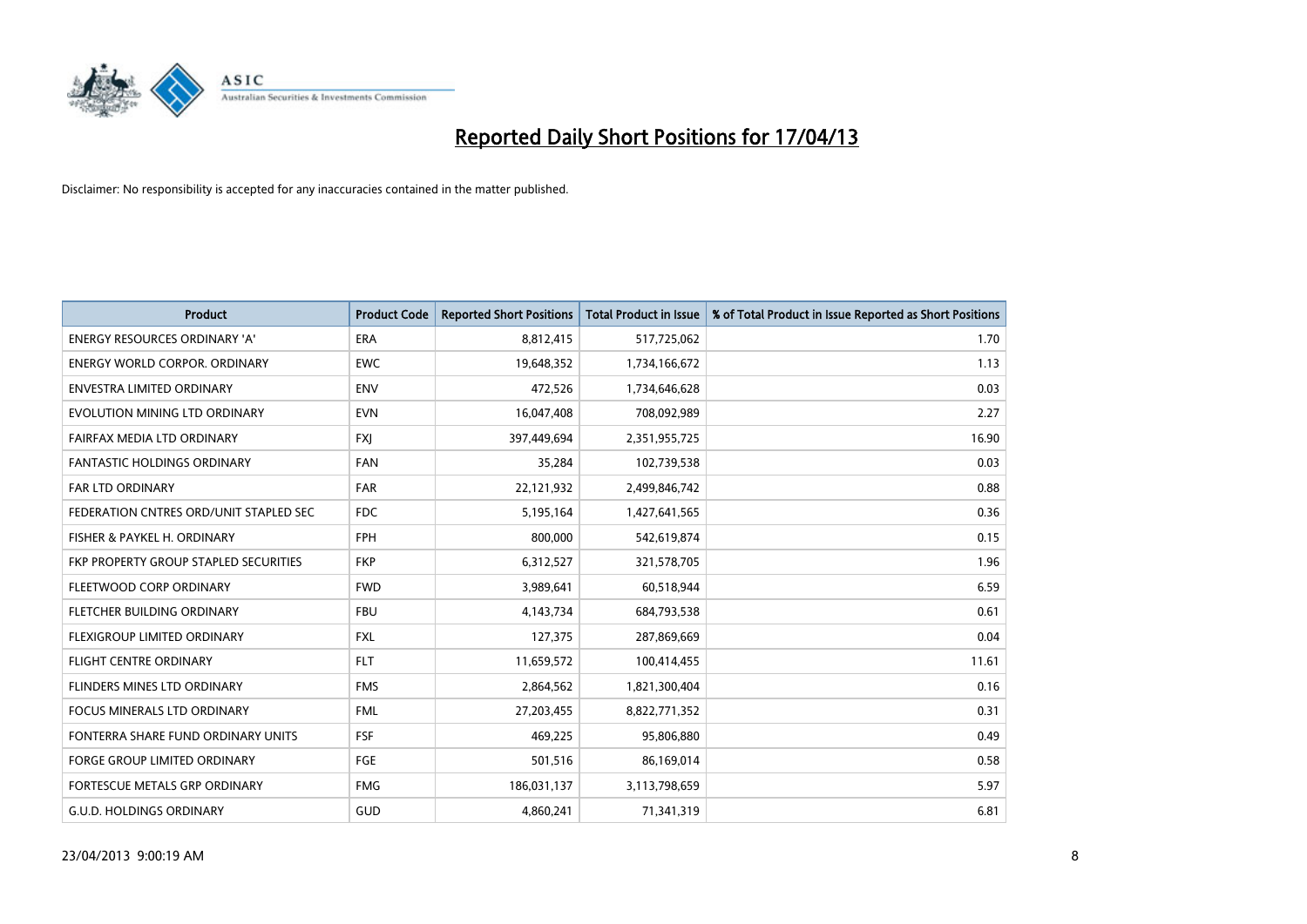

| <b>Product</b>                                   | <b>Product Code</b> | <b>Reported Short Positions</b> | <b>Total Product in Issue</b> | % of Total Product in Issue Reported as Short Positions |
|--------------------------------------------------|---------------------|---------------------------------|-------------------------------|---------------------------------------------------------|
| <b>G8 EDUCATION LIMITED ORDINARY</b>             | <b>GEM</b>          | 505,800                         | 272,151,612                   | 0.19                                                    |
| <b>GALAXY RESOURCES ORDINARY</b>                 | <b>GXY</b>          | 3,511,668                       | 584,355,501                   | 0.60                                                    |
| <b>GEODYNAMICS LIMITED ORDINARY</b>              | GDY                 | 850                             | 406,452,608                   | 0.00                                                    |
| <b>GINDALBIE METALS LTD ORDINARY</b>             | GBG                 | 36, 345, 792                    | 1,492,154,301                 | 2.44                                                    |
| <b>GOODMAN FIELDER, ORDINARY</b>                 | GFF                 | 46,730,481                      | 1,955,559,207                 | 2.39                                                    |
| <b>GOODMAN GROUP STAPLED</b>                     | <b>GMG</b>          | 8,933,944                       | 1,713,233,947                 | 0.52                                                    |
| <b>GOODMAN PLUS TRUST STEP-UP UNITS</b>          | <b>GMPPA</b>        | 273                             | 3,269,665                     | 0.01                                                    |
| <b>GPT GROUP STAPLED SEC.</b>                    | <b>GPT</b>          | 5,011,786                       | 1,768,731,729                 | 0.28                                                    |
| <b>GRAINCORP LIMITED A CLASS ORDINARY</b>        | <b>GNC</b>          | 1,962,166                       | 228,855,628                   | 0.86                                                    |
| <b>GRANGE RESOURCES, ORDINARY</b>                | <b>GRR</b>          | 2,187,461                       | 1,156,492,195                 | 0.19                                                    |
| <b>GREENLAND MIN EN LTD ORDINARY</b>             | GGG                 | 4,898,499                       | 571,975,263                   | 0.86                                                    |
| <b>GROWTHPOINT PROPERTY ORD/UNIT STAPLED SEC</b> | GOZ                 | 7,536                           | 402,830,366                   | 0.00                                                    |
| <b>GRYPHON MINERALS LTD ORDINARY</b>             | GRY                 | 14,934,051                      | 400,464,983                   | 3.73                                                    |
| <b>GUILDFORD COAL LTD ORDINARY</b>               | <b>GUF</b>          | 1,685,531                       | 635,046,899                   | 0.27                                                    |
| <b>GUNNS LIMITED ORDINARY</b>                    | <b>GNS</b>          | 51,772,667                      | 848,401,559                   | 6.10                                                    |
| <b>GWA GROUP LTD ORDINARY</b>                    | <b>GWA</b>          | 10,150,756                      | 306,533,770                   | 3.31                                                    |
| HARVEY NORMAN ORDINARY                           | <b>HVN</b>          | 91,432,925                      | 1,062,316,784                 | 8.61                                                    |
| HASTIE GROUP LIMITED ORDINARY                    | <b>HST</b>          | 210,891                         | 137,353,504                   | 0.15                                                    |
| <b>HENDERSON GROUP CDI 1:1</b>                   | <b>HGG</b>          | 3,464,603                       | 739,664,277                   | 0.47                                                    |
| HEA HOLDINGS LIMITED ORDINARY                    | <b>HFA</b>          | 3,809                           | 117,332,831                   | 0.00                                                    |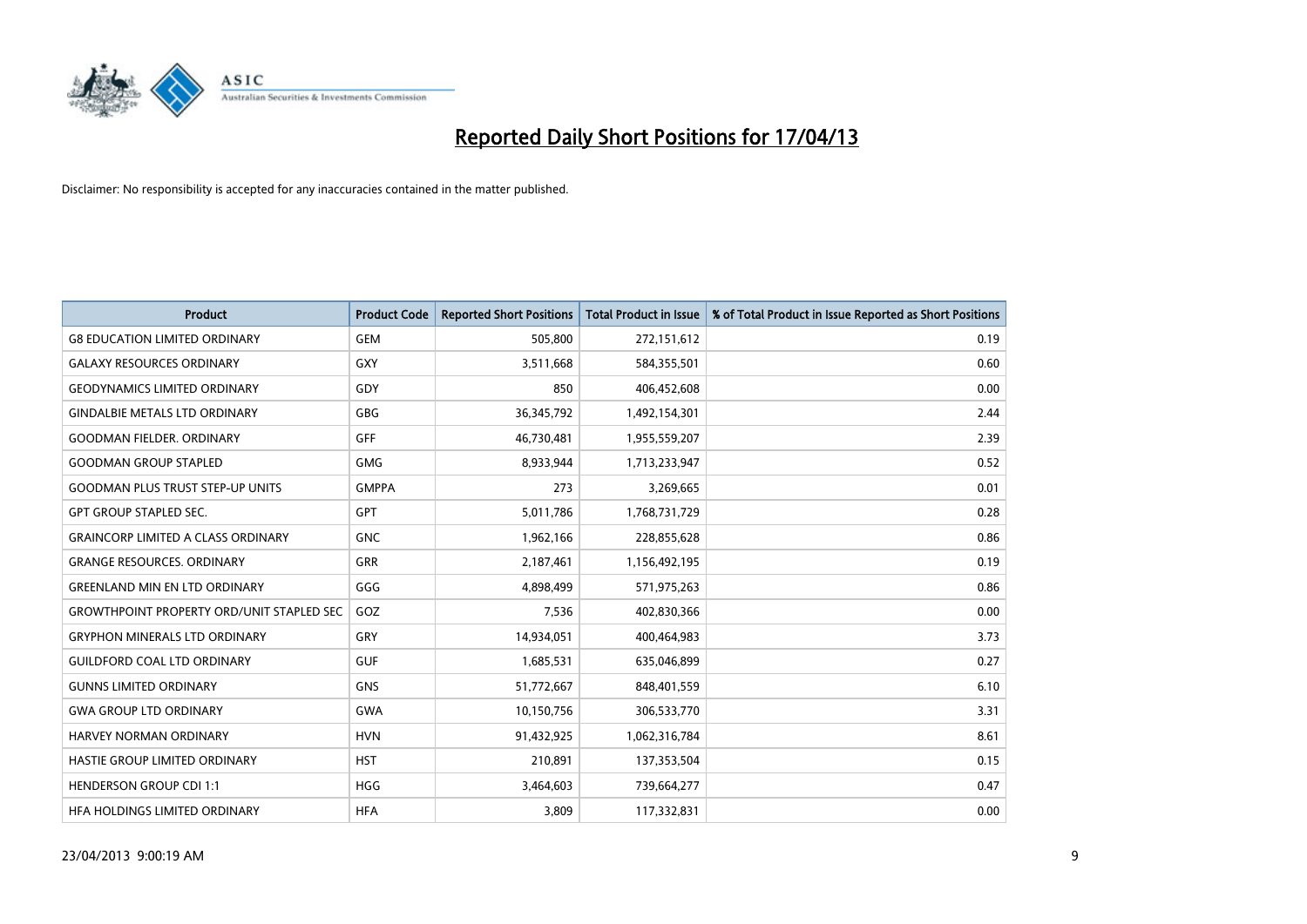

| <b>Product</b>                           | <b>Product Code</b> | <b>Reported Short Positions</b> | <b>Total Product in Issue</b> | % of Total Product in Issue Reported as Short Positions |
|------------------------------------------|---------------------|---------------------------------|-------------------------------|---------------------------------------------------------|
| HILLGROVE RES LTD ORDINARY               | <b>HGO</b>          | 1,734,834                       | 1,022,760,221                 | 0.17                                                    |
| HILLS HOLDINGS LTD ORDINARY              | HIL                 | 2,593,665                       | 246,500,444                   | 1.05                                                    |
| HORIZON OIL LIMITED ORDINARY             | <b>HZN</b>          | 55,773,021                      | 1,135,266,515                 | 4.91                                                    |
| ICON ENERGY LIMITED ORDINARY             | <b>ICN</b>          | 1,561,331                       | 533,391,210                   | 0.29                                                    |
| <b>IINET LIMITED ORDINARY</b>            | <b>IIN</b>          | 1,384,533                       | 161,238,847                   | 0.86                                                    |
| <b>ILUKA RESOURCES ORDINARY</b>          | <b>ILU</b>          | 63,819,029                      | 418,700,517                   | 15.24                                                   |
| <b>IMDEX LIMITED ORDINARY</b>            | <b>IMD</b>          | 5,687,221                       | 210,473,188                   | 2.70                                                    |
| IMF (AUSTRALIA) LTD ORDINARY             | <b>IMF</b>          | 1,043,149                       | 123,201,716                   | 0.85                                                    |
| <b>INCITEC PIVOT ORDINARY</b>            | IPL                 | 26,329,748                      | 1,628,730,107                 | 1.62                                                    |
| <b>INDEPENDENCE GROUP ORDINARY</b>       | <b>IGO</b>          | 4,193,468                       | 232,882,535                   | 1.80                                                    |
| INDOPHIL RESOURCES ORDINARY              | <b>IRN</b>          | 1,045,103                       | 1,203,146,194                 | 0.09                                                    |
| <b>INFIGEN ENERGY STAPLED SECURITIES</b> | <b>IFN</b>          | 3,318,488                       | 762,265,972                   | 0.44                                                    |
| INSURANCE AUSTRALIA ORDINARY             | <b>IAG</b>          | 3,467,296                       | 2,079,034,021                 | 0.17                                                    |
| INTEGRATED RESEARCH ORDINARY             | IRI                 | 26,802                          | 168,359,453                   | 0.02                                                    |
| <b>INTREPID MINES ORDINARY</b>           | <b>IAU</b>          | 15,863,216                      | 555,792,572                   | 2.85                                                    |
| INVESTA OFFICE FUND STAPLED SECURITIES   | <b>IOF</b>          | 1,745,970                       | 614,047,458                   | 0.28                                                    |
| <b>INVOCARE LIMITED ORDINARY</b>         | <b>IVC</b>          | 1,055,579                       | 110,030,298                   | 0.96                                                    |
| ION LIMITED ORDINARY                     | <b>ION</b>          | 164,453                         | 256,365,105                   | 0.06                                                    |
| <b>IOOF HOLDINGS LTD ORDINARY</b>        | IFL                 | 2,299,220                       | 232,091,225                   | 0.99                                                    |
| <b>IRESS LIMITED ORDINARY</b>            | <b>IRE</b>          | 2,523,626                       | 128,620,231                   | 1.96                                                    |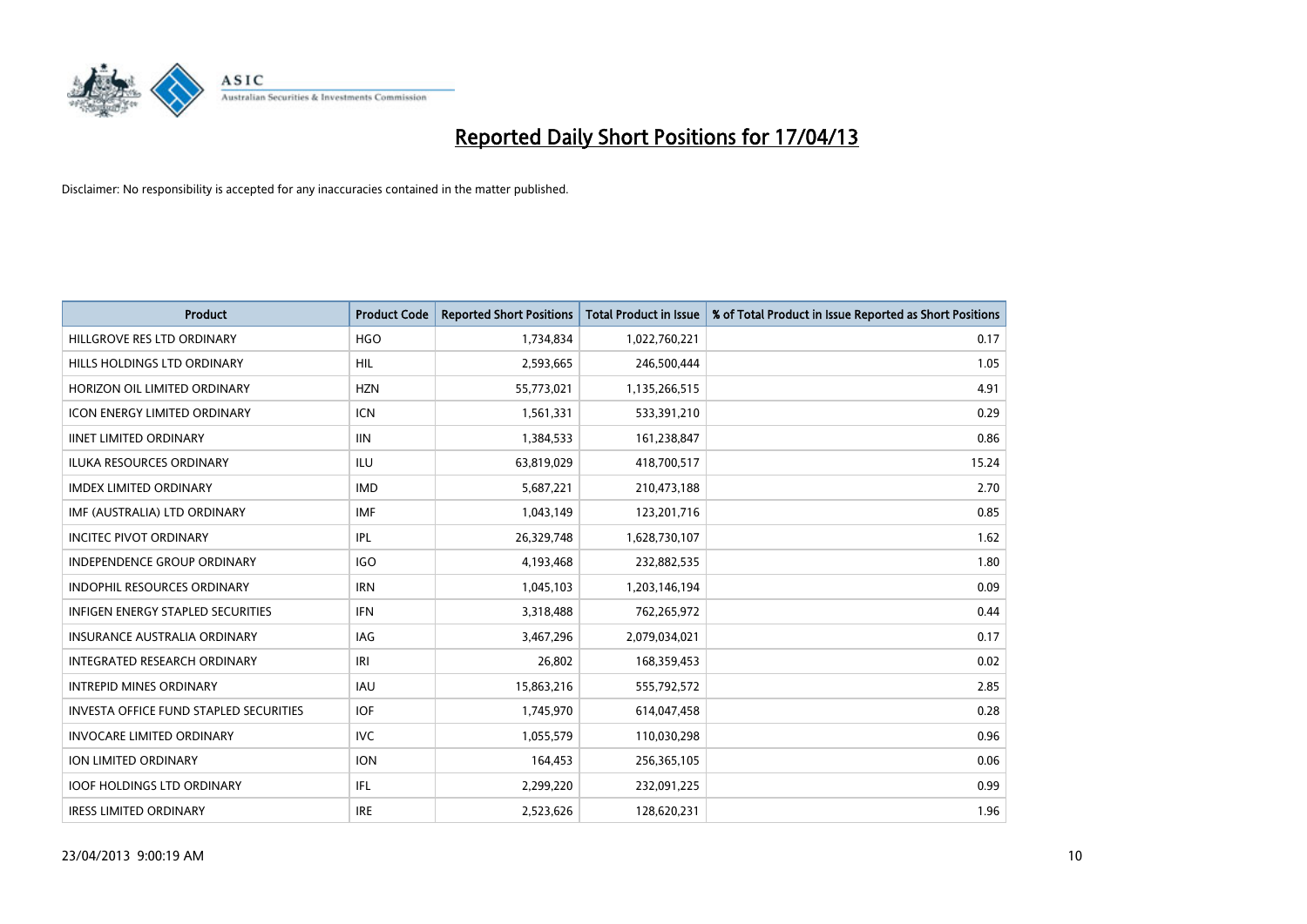

| <b>Product</b>                           | <b>Product Code</b> | <b>Reported Short Positions</b> | <b>Total Product in Issue</b> | % of Total Product in Issue Reported as Short Positions |
|------------------------------------------|---------------------|---------------------------------|-------------------------------|---------------------------------------------------------|
| <b>IRON ORE HOLDINGS ORDINARY</b>        | <b>IOH</b>          | 16,649                          | 161,174,005                   | 0.01                                                    |
| IVANHOE AUSTRALIA ORDINARY               | <b>IVA</b>          | 1,609,003                       | 725,277,451                   | 0.22                                                    |
| JAMES HARDIE INDUST CHESS DEPOSITARY INT | <b>IHX</b>          | 6,470,110                       | 441,646,684                   | 1.46                                                    |
| <b>JB HI-FI LIMITED ORDINARY</b>         | <b>JBH</b>          | 18,135,962                      | 98,947,309                    | 18.33                                                   |
| <b>JUMBO INTERACTIVE ORDINARY</b>        | <b>JIN</b>          | 16,007                          | 43,552,560                    | 0.04                                                    |
| <b>JUPITER MINES ORDINARY</b>            | <b>IMS</b>          | 30                              | 2,281,835,383                 | 0.00                                                    |
| <b>KAGARA LTD ORDINARY</b>               | KZL                 | 3,008,926                       | 798,953,117                   | 0.38                                                    |
| KAROON GAS AUSTRALIA ORDINARY            | <b>KAR</b>          | 1,156,067                       | 221,420,769                   | 0.52                                                    |
| KATHMANDU HOLD LTD ORDINARY              | <b>KMD</b>          | 37,185                          | 200,215,894                   | 0.02                                                    |
| <b>KBL MINING LIMITED ORDINARY</b>       | <b>KBL</b>          | 1,820                           | 293,535,629                   | 0.00                                                    |
| KINGSGATE CONSOLID. ORDINARY             | <b>KCN</b>          | 12,540,892                      | 152,191,905                   | 8.24                                                    |
| KINGSROSE MINING LTD ORDINARY            | <b>KRM</b>          | 432,434                         | 291,959,871                   | 0.15                                                    |
| LEIGHTON HOLDINGS ORDINARY               | LEI                 | 8,009,039                       | 337,230,813                   | 2.37                                                    |
| LEND LEASE GROUP UNIT/ORD STAPLED        | LLC                 | 5,726,789                       | 575,508,314                   | 1.00                                                    |
| LINC ENERGY LTD ORDINARY                 | <b>LNC</b>          | 15,024,006                      | 517,770,424                   | 2.90                                                    |
| LION SELECTION GRP ORDINARY              | <b>LSX</b>          | 36                              | 88,031,572                    | 0.00                                                    |
| LYCOPODIUM LIMITED ORDINARY              | <b>LYL</b>          | 2,004                           | 38,955,103                    | 0.01                                                    |
| LYNAS CORPORATION ORDINARY               | <b>LYC</b>          | 202,994,295                     | 1,960,801,292                 | 10.35                                                   |
| M2 TELECOMMUNICATION ORDINARY            | <b>MTU</b>          | 6,642,267                       | 158,579,583                   | 4.19                                                    |
| <b>MACA LIMITED ORDINARY</b>             | <b>MLD</b>          | 10                              | 172,500,000                   | 0.00                                                    |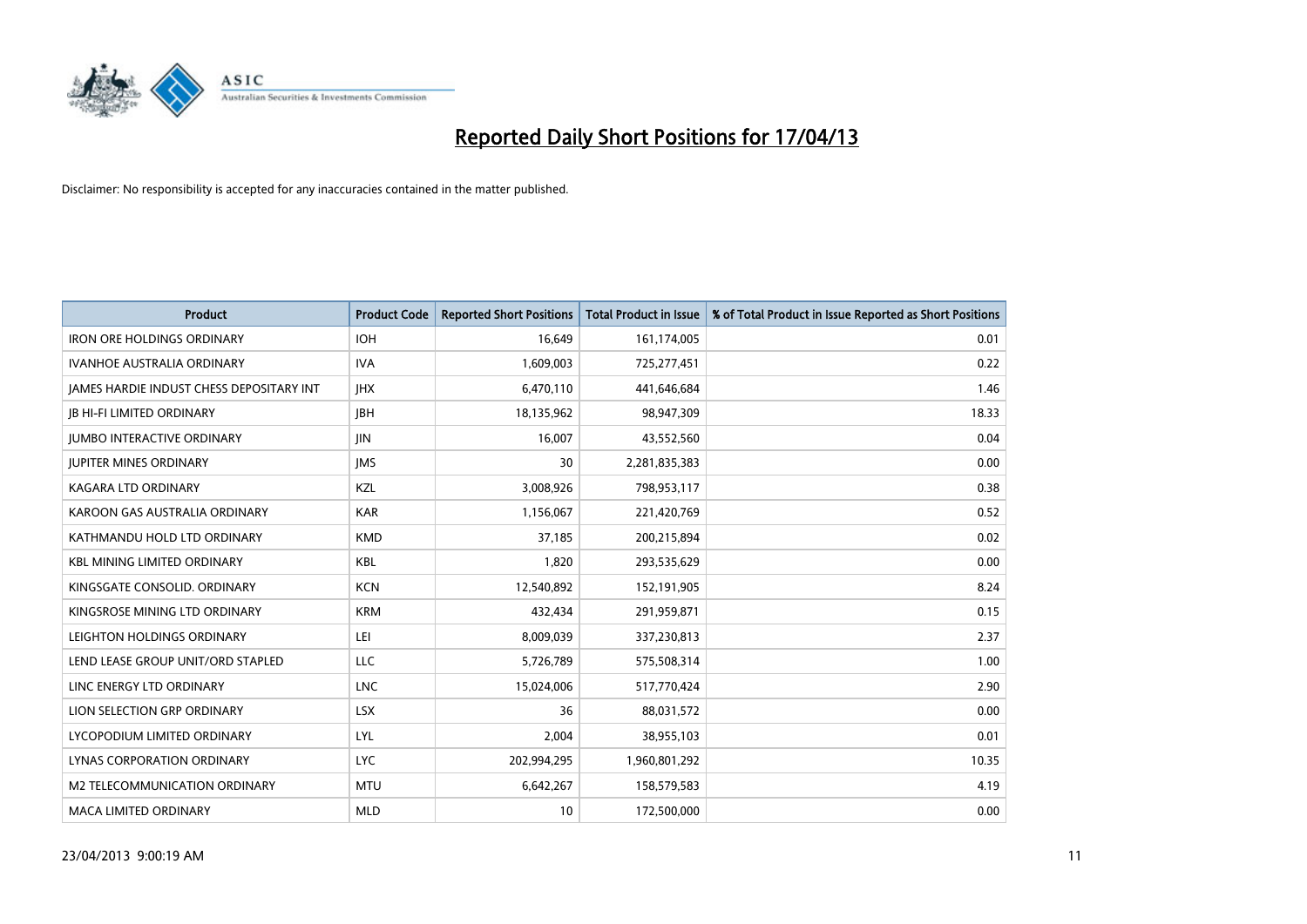

| <b>Product</b>                        | <b>Product Code</b> | <b>Reported Short Positions</b> | <b>Total Product in Issue</b> | % of Total Product in Issue Reported as Short Positions |
|---------------------------------------|---------------------|---------------------------------|-------------------------------|---------------------------------------------------------|
| <b>MACMAHON HOLDINGS ORDINARY</b>     | <b>MAH</b>          | 13,916,657                      | 1,261,699,966                 | 1.10                                                    |
| MACO ATLAS ROADS GRP ORDINARY STAPLED | <b>MQA</b>          | 18,358,510                      | 478,531,436                   | 3.84                                                    |
| MACQUARIE GROUP LTD ORDINARY          | MQG                 | 3,189,867                       | 339,506,578                   | 0.94                                                    |
| MAGELLAN FIN GRP LTD ORDINARY         | <b>MFG</b>          | 796,367                         | 152,777,919                   | 0.52                                                    |
| <b>MATRIX C &amp; E LTD ORDINARY</b>  | <b>MCE</b>          | 3,460,473                       | 94,555,428                    | 3.66                                                    |
| MAVERICK DRILLING ORDINARY            | <b>MAD</b>          | 11,328,848                      | 452,726,751                   | 2.50                                                    |
| MCMILLAN SHAKESPEARE ORDINARY         | <b>MMS</b>          | 474.408                         | 74,523,965                    | 0.64                                                    |
| <b>MCPHERSON'S LTD ORDINARY</b>       | <b>MCP</b>          | 3,648                           | 89,294,198                    | 0.00                                                    |
| MEDUSA MINING LTD ORDINARY            | <b>MML</b>          | 2,843,471                       | 188,903,911                   | 1.51                                                    |
| MELBOURNE IT LIMITED ORDINARY         | <b>MLB</b>          | 11                              | 82,451,363                    | 0.00                                                    |
| MEO AUSTRALIA LTD ORDINARY            | <b>MEO</b>          | 401,572                         | 627,264,587                   | 0.06                                                    |
| <b>MERMAID MARINE ORDINARY</b>        | <b>MRM</b>          | 816,611                         | 227,935,608                   | 0.36                                                    |
| MESOBLAST LIMITED ORDINARY            | <b>MSB</b>          | 17,890,416                      | 314,811,301                   | 5.68                                                    |
| METALS X LIMITED ORDINARY             | <b>MLX</b>          | 77,960                          | 1,651,766,110                 | 0.00                                                    |
| METCASH LIMITED ORDINARY              | <b>MTS</b>          | 98,239,372                      | 880,704,786                   | 11.15                                                   |
| METMINCO LIMITED ORDINARY             | <b>MNC</b>          | 15,276                          | 1,749,543,023                 | 0.00                                                    |
| MICLYN EXP OFFSHR ORDINARY            | <b>MIO</b>          | 407,186                         | 278,639,188                   | 0.15                                                    |
| MILTON CORPORATION ORDINARY           | <b>MLT</b>          | 12.800                          | 122,147,119                   | 0.01                                                    |
| MINCOR RESOURCES NL ORDINARY          | <b>MCR</b>          | 2,454,953                       | 188,208,274                   | 1.30                                                    |
| MINERAL DEPOSITS ORDINARY             | <b>MDL</b>          | 1,949,271                       | 83,538,786                    | 2.33                                                    |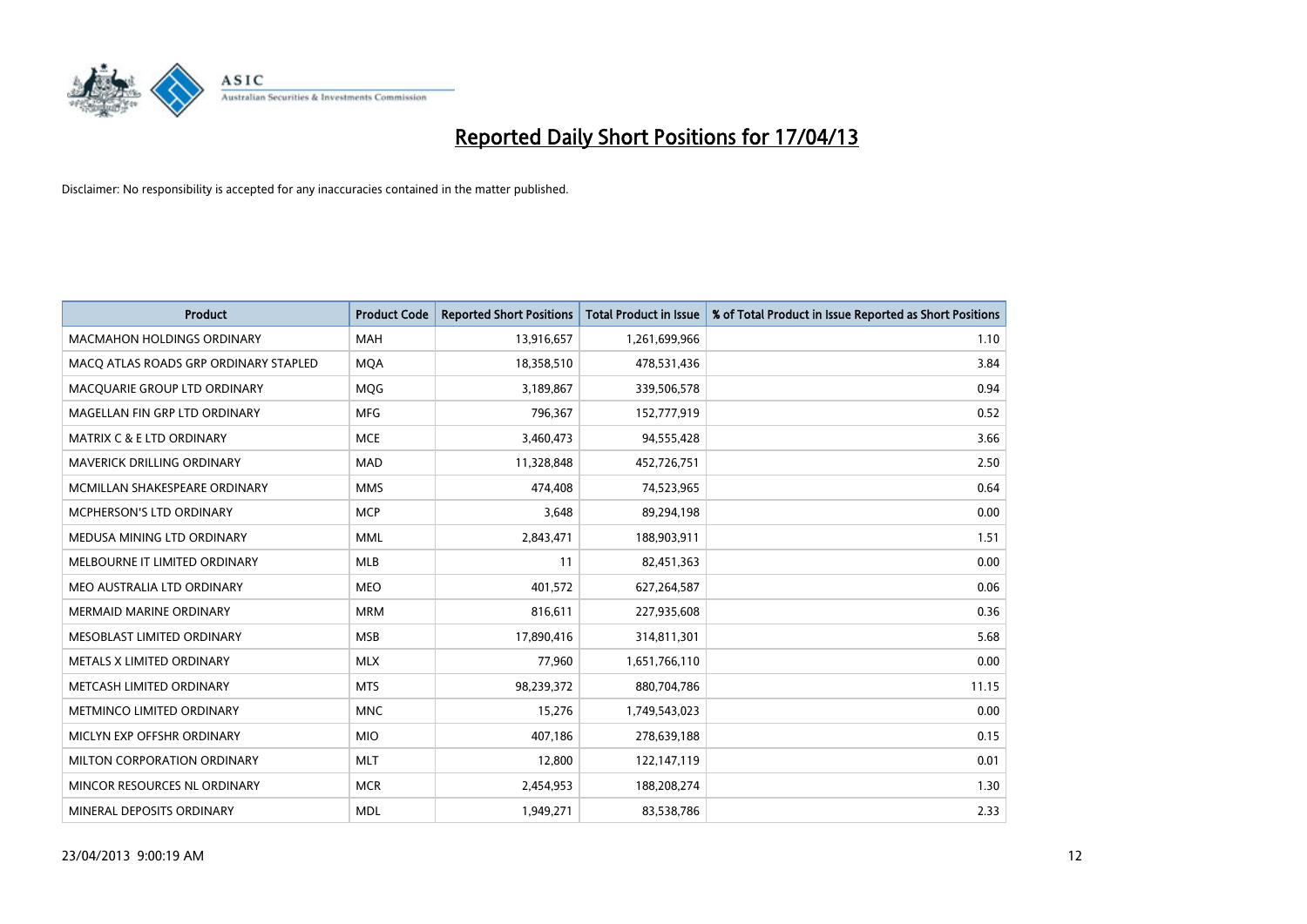

| <b>Product</b>                    | <b>Product Code</b> | <b>Reported Short Positions</b> | <b>Total Product in Issue</b> | % of Total Product in Issue Reported as Short Positions |
|-----------------------------------|---------------------|---------------------------------|-------------------------------|---------------------------------------------------------|
| MINERAL RESOURCES, ORDINARY       | <b>MIN</b>          | 4,117,064                       | 185,724,169                   | 2.22                                                    |
| MIRABELA NICKEL LTD ORDINARY      | <b>MBN</b>          | 18,672,758                      | 876,765,094                   | 2.13                                                    |
| MIRVAC GROUP STAPLED SECURITIES   | <b>MGR</b>          | 8,075,083                       | 3,426,028,367                 | 0.24                                                    |
| MOLOPO ENERGY LTD ORDINARY        | <b>MPO</b>          | 1,165,404                       | 246,371,894                   | 0.47                                                    |
| MONADELPHOUS GROUP ORDINARY       | <b>MND</b>          | 10,011,330                      | 90,940,258                    | 11.01                                                   |
| MORTGAGE CHOICE LTD ORDINARY      | <b>MOC</b>          | 1,495,844                       | 123,431,282                   | 1.21                                                    |
| <b>MOUNT GIBSON IRON ORDINARY</b> | <b>MGX</b>          | 13,235,597                      | 1,090,584,232                 | 1.21                                                    |
| MULTIPLEX SITES SITES             | <b>MXUPA</b>        | 1,102                           | 4,500,000                     | 0.02                                                    |
| MURCHISON METALS LTD ORDINARY     | <b>MMX</b>          | 3,754,542                       | 450,497,346                   | 0.83                                                    |
| MYER HOLDINGS LTD ORDINARY        | <b>MYR</b>          | 84,679,719                      | 583,594,551                   | 14.51                                                   |
| <b>MYSTATE LIMITED ORDINARY</b>   | <b>MYS</b>          | 41,655                          | 87,117,374                    | 0.05                                                    |
| NATIONAL AUST. BANK ORDINARY      | <b>NAB</b>          | 12,056,375                      | 2,342,421,436                 | 0.51                                                    |
| NAVITAS LIMITED ORDINARY          | <b>NVT</b>          | 13,707,618                      | 375,367,918                   | 3.65                                                    |
| NEON ENERGY LIMITED ORDINARY      | <b>NEN</b>          | 2,805,448                       | 549,844,091                   | 0.51                                                    |
| NEW HOPE CORPORATION ORDINARY     | <b>NHC</b>          | 2,410,035                       | 830,563,352                   | 0.29                                                    |
| NEW STANDARD ENERGY ORDINARY      | <b>NSE</b>          | 505,295                         | 305,331,847                   | 0.17                                                    |
| NEWCREST MINING ORDINARY          | <b>NCM</b>          | 6,351,776                       | 765,906,839                   | 0.83                                                    |
| NEWS CORP A NON-VOTING CDI        | <b>NWSLV</b>        | 2,390,413                       | 1,519,631,751                 | 0.16                                                    |
| NEWS CORP B VOTING CDI            | <b>NWS</b>          | 1,235,176                       | 798,520,953                   | 0.15                                                    |
| NEWSAT LIMITED ORDINARY           | <b>NWT</b>          | 27,195                          | 515,708,507                   | 0.01                                                    |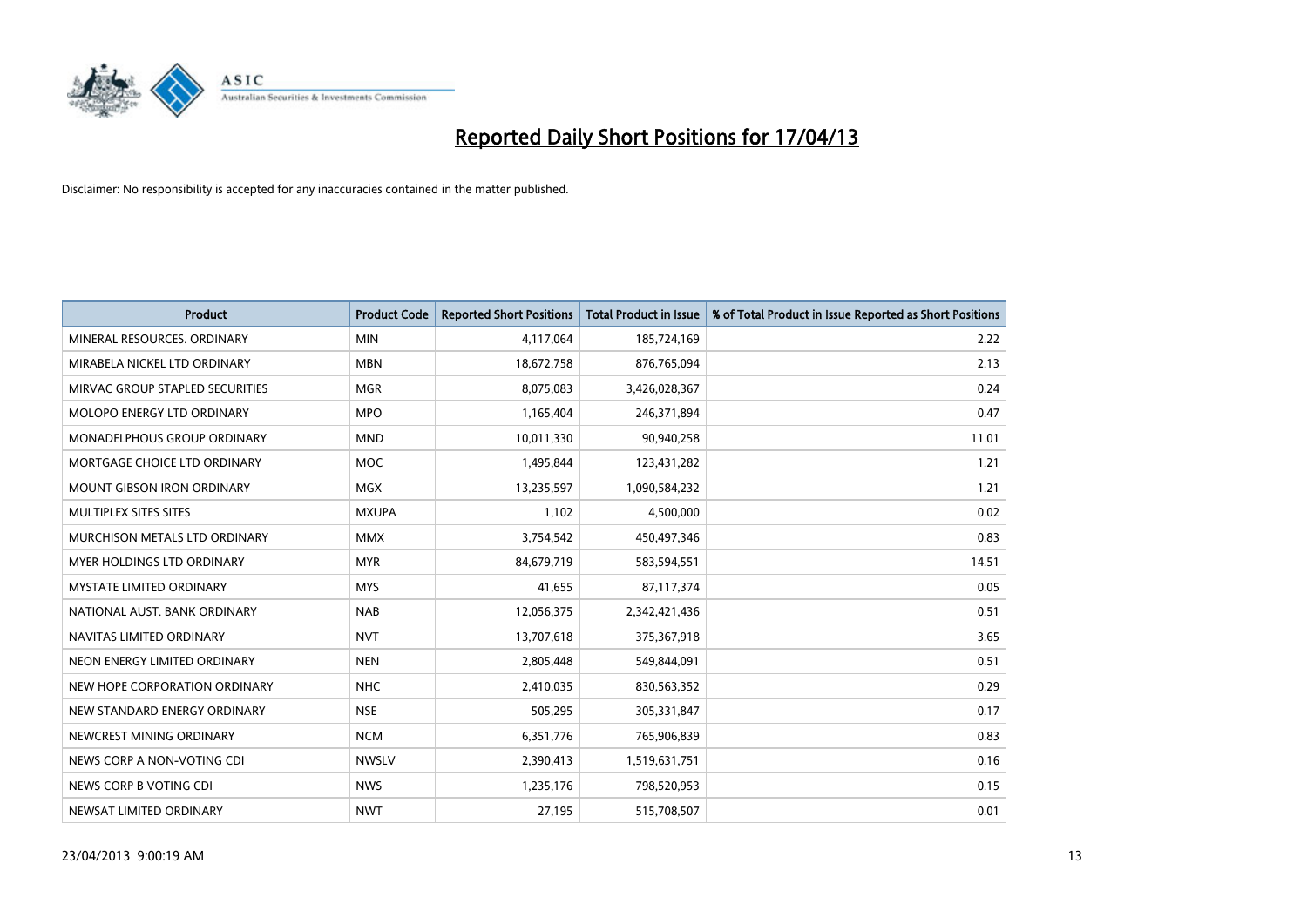

| <b>Product</b>                        | <b>Product Code</b> | <b>Reported Short Positions</b> | <b>Total Product in Issue</b> | % of Total Product in Issue Reported as Short Positions |
|---------------------------------------|---------------------|---------------------------------|-------------------------------|---------------------------------------------------------|
| NEXTDC LIMITED ORDINARY               | <b>NXT</b>          | 4,957,719                       | 172,602,288                   | 2.87                                                    |
| NEXUS ENERGY LIMITED ORDINARY         | <b>NXS</b>          | 11,352,889                      | 1,329,821,159                 | 0.85                                                    |
| NIB HOLDINGS LIMITED ORDINARY         | <b>NHF</b>          | 3,077                           | 439,004,182                   | 0.00                                                    |
| NIDO PETROLEUM ORDINARY               | <b>NDO</b>          | 105,313                         | 2,044,984,301                 | 0.01                                                    |
| NOBLE MINERAL RES ORDINARY            | <b>NMG</b>          | 2,528,936                       | 666,397,952                   | 0.38                                                    |
| NORFOLK GROUP ORDINARY                | <b>NFK</b>          | 50                              | 158,890,730                   | 0.00                                                    |
| NORTHERN IRON LTD ORDINARY            | <b>NFE</b>          | 1,913,526                       | 484,405,314                   | 0.40                                                    |
| NORTHERN STAR ORDINARY                | <b>NST</b>          | 4,074,833                       | 424,277,027                   | 0.96                                                    |
| NRW HOLDINGS LIMITED ORDINARY         | <b>NWH</b>          | 15,493,440                      | 278,888,011                   | 5.56                                                    |
| NUCOAL RESOURCES LTD ORDINARY         | <b>NCR</b>          | 150,000                         | 768,612,354                   | 0.02                                                    |
| NUFARM LIMITED ORDINARY               | <b>NUF</b>          | 12,189,938                      | 262,796,891                   | 4.64                                                    |
| OCEANAGOLD CORP. CHESS DEPOSITARY INT | <b>OGC</b>          | 493,542                         | 293,517,918                   | 0.17                                                    |
| OIL SEARCH LTD ORDINARY               | OSH                 | 23,301,757                      | 1,338,243,530                 | 1.74                                                    |
| OM HOLDINGS LIMITED ORDINARY          | OMH                 | 3,704,364                       | 673,423,337                   | 0.55                                                    |
| ORICA LIMITED ORDINARY                | ORI                 | 3,742,948                       | 366,868,401                   | 1.02                                                    |
| ORIGIN ENERGY ORDINARY                | ORG                 | 16,663,069                      | 1,097,938,465                 | 1.52                                                    |
| OROCOBRE LIMITED ORDINARY             | <b>ORE</b>          | 602,568                         | 117,745,140                   | 0.51                                                    |
| OROTONGROUP LIMITED ORDINARY          | ORL                 | 109,303                         | 40,880,902                    | 0.27                                                    |
| ORPHEUS ENERGY LTD ORDINARY           | <b>OEG</b>          | 68,200                          | 130,475,919                   | 0.05                                                    |
| OZ MINERALS ORDINARY                  | OZL                 | 16,127,608                      | 303,470,022                   | 5.31                                                    |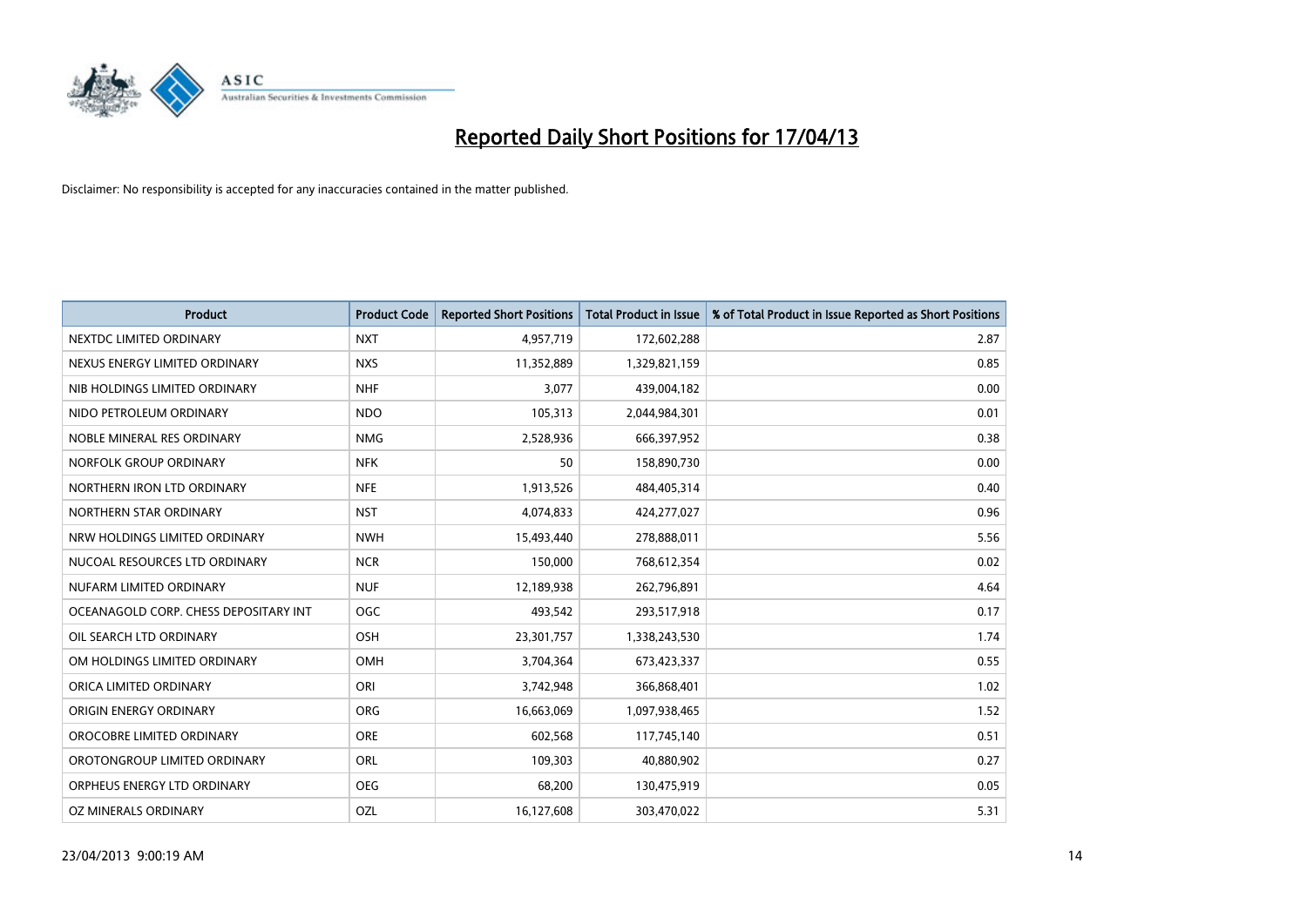

| <b>Product</b>                 | <b>Product Code</b> | <b>Reported Short Positions</b> | <b>Total Product in Issue</b> | % of Total Product in Issue Reported as Short Positions |
|--------------------------------|---------------------|---------------------------------|-------------------------------|---------------------------------------------------------|
| <b>PACIFIC BRANDS ORDINARY</b> | <b>PBG</b>          | 15,075,065                      | 912,915,695                   | 1.65                                                    |
| PALADIN ENERGY LTD ORDINARY    | <b>PDN</b>          | 118,444,134                     | 837,187,808                   | 14.15                                                   |
| PANAUST LIMITED ORDINARY       | <b>PNA</b>          | 6,804,915                       | 615,911,205                   | 1.10                                                    |
| PANORAMIC RESOURCES ORDINARY   | PAN                 | 1,974,567                       | 256,899,729                   | 0.77                                                    |
| PAPERLINX LIMITED ORDINARY     | <b>PPX</b>          | 518,231                         | 609,280,761                   | 0.09                                                    |
| PAPILLON RES LTD ORDINARY      | PIR                 | 2,291,061                       | 336,978,210                   | 0.68                                                    |
| PATTIES FOODS LTD ORDINARY     | PFL                 | 4,605                           | 139,065,639                   | 0.00                                                    |
| PEET LIMITED ORDINARY          | <b>PPC</b>          | 3,406,724                       | 364,592,768                   | 0.93                                                    |
| PERILYA LIMITED ORDINARY       | PEM                 | 514                             | 769,316,426                   | 0.00                                                    |
| PERPETUAL LIMITED ORDINARY     | PPT                 | 2,100,265                       | 41,980,678                    | 5.00                                                    |
| PERSEUS MINING LTD ORDINARY    | PRU                 | 25,166,898                      | 457,962,088                   | 5.50                                                    |
| PHARMAXIS LTD ORDINARY         | <b>PXS</b>          | 14,477,422                      | 308,543,389                   | 4.69                                                    |
| PLATINUM ASSET ORDINARY        | <b>PTM</b>          | 6,487,212                       | 561,347,878                   | 1.16                                                    |
| PLATINUM AUSTRALIA ORDINARY    | <b>PLA</b>          | 836,127                         | 504,968,043                   | 0.17                                                    |
| PMI GOLD CORP CDI 1:1          | <b>PVM</b>          | 315,952                         | 146,516,845                   | 0.22                                                    |
| PMP LIMITED ORDINARY           | <b>PMP</b>          | 128,840                         | 323,781,124                   | 0.04                                                    |
| PRAIRIE DOWNS METALS ORDINARY  | PDZ                 | 62,297                          | 116,791,612                   | 0.05                                                    |
| PRANA BIOTECHNOLOGY ORDINARY   | PBT                 | 306,080                         | 371,239,938                   | 0.08                                                    |
| PREMIER INVESTMENTS ORDINARY   | <b>PMV</b>          | 506,616                         | 155,260,478                   | 0.33                                                    |
| PRIMA BIOMED LTD ORDINARY      | <b>PRR</b>          | 767,755                         | 1,066,063,388                 | 0.07                                                    |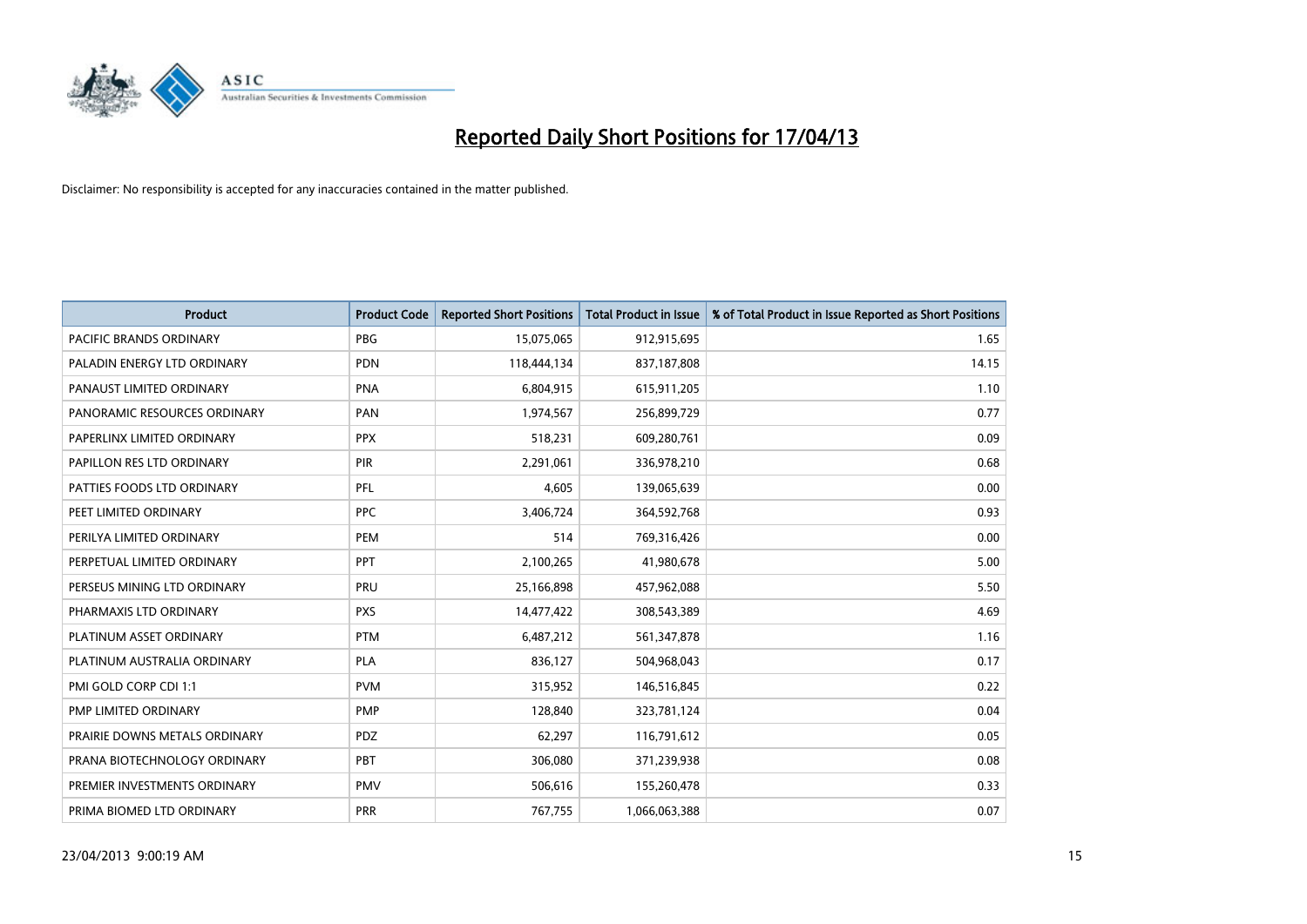

| <b>Product</b>                    | <b>Product Code</b> | <b>Reported Short Positions</b> | <b>Total Product in Issue</b> | % of Total Product in Issue Reported as Short Positions |
|-----------------------------------|---------------------|---------------------------------|-------------------------------|---------------------------------------------------------|
| PRIMARY HEALTH CARE ORDINARY      | <b>PRY</b>          | 16,625,291                      | 502,983,554                   | 3.31                                                    |
| PROGRAMMED ORDINARY               | <b>PRG</b>          | 234,496                         | 118,179,696                   | 0.20                                                    |
| PURA VIDA ENERGY NL ORDINARY      | <b>PVD</b>          | 157,040                         | 59,983,514                    | 0.26                                                    |
| <b>QANTAS AIRWAYS ORDINARY</b>    | QAN                 | 24,548,666                      | 2,241,945,788                 | 1.09                                                    |
| OBE INSURANCE GROUP ORDINARY      | <b>OBE</b>          | 51,051,152                      | 1,200,002,952                 | 4.25                                                    |
| <b>QLD MINING CORP ORDINARY</b>   | <b>OMN</b>          | 1,064,847                       | 869,999,817                   | 0.12                                                    |
| ORXPHARMA LTD ORDINARY            | <b>QRX</b>          | 130,696                         | 144,644,706                   | 0.09                                                    |
| <b>OUBE HOLDINGS LTD ORDINARY</b> | <b>QUB</b>          | 14,736,910                      | 928,965,547                   | 1.59                                                    |
| RAMELIUS RESOURCES ORDINARY       | <b>RMS</b>          | 5,652,911                       | 337,586,949                   | 1.67                                                    |
| RAMSAY HEALTH CARE ORDINARY       | <b>RHC</b>          | 1,639,736                       | 202,081,252                   | 0.81                                                    |
| RANGE RESOURCES LTD ORDINARY      | <b>RRS</b>          | 44,458                          | 2,567,810,783                 | 0.00                                                    |
| <b>RCR TOMLINSON ORDINARY</b>     | <b>RCR</b>          | 66,295                          | 132,431,265                   | 0.05                                                    |
| <b>REA GROUP ORDINARY</b>         | <b>REA</b>          | 80,573                          | 131,714,699                   | 0.06                                                    |
| <b>RECKON LIMITED ORDINARY</b>    | <b>RKN</b>          | 451,770                         | 129,488,015                   | 0.35                                                    |
| <b>RED 5 LIMITED ORDINARY</b>     | <b>RED</b>          | 772,598                         | 135,488,008                   | 0.57                                                    |
| RED FORK ENERGY ORDINARY          | <b>RFE</b>          | 5,880,498                       | 384,951,719                   | 1.53                                                    |
| REDBANK ENERGY LTD ORDINARY       | AEJ                 | 13                              | 786,287                       | 0.00                                                    |
| <b>REDFLEX HOLDINGS ORDINARY</b>  | <b>RDF</b>          | $\mathbf{1}$                    | 110,762,310                   | 0.00                                                    |
| REECE AUSTRALIA LTD. ORDINARY     | <b>REH</b>          | 549                             | 99,600,000                    | 0.00                                                    |
| REGIS RESOURCES ORDINARY          | <b>RRL</b>          | 9,118,592                       | 474,413,655                   | 1.92                                                    |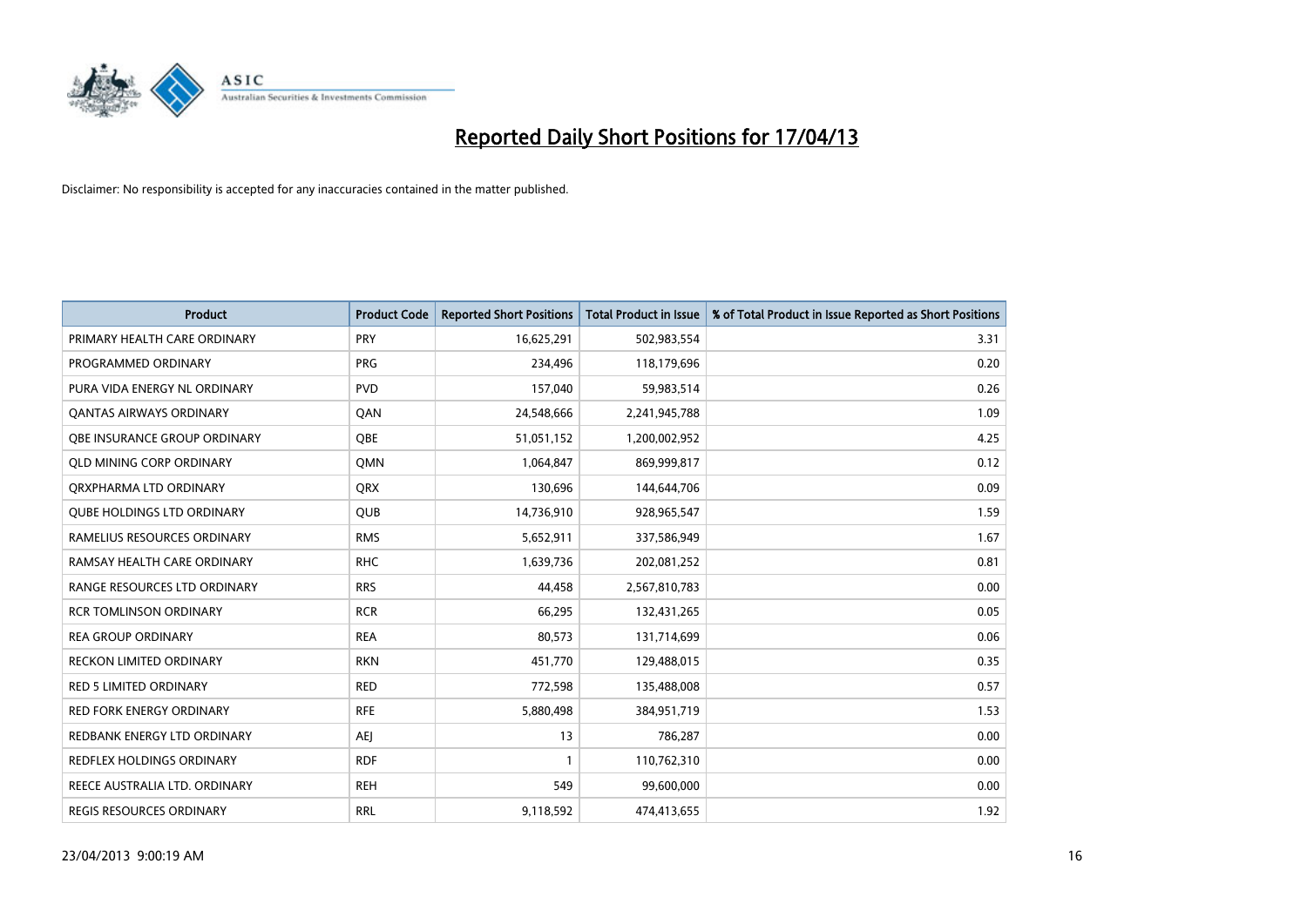

| <b>Product</b>                               | <b>Product Code</b> | <b>Reported Short Positions</b> | <b>Total Product in Issue</b> | % of Total Product in Issue Reported as Short Positions |
|----------------------------------------------|---------------------|---------------------------------|-------------------------------|---------------------------------------------------------|
| RESMED INC CDI 10:1                          | <b>RMD</b>          | 14, 181, 428                    | 1,556,242,300                 | 0.91                                                    |
| RESOLUTE MINING ORDINARY                     | <b>RSG</b>          | 1,985,897                       | 643,094,224                   | 0.31                                                    |
| <b>RESOURCE GENERATION ORDINARY</b>          | <b>RES</b>          | 73                              | 284,698,002                   | 0.00                                                    |
| RETAIL FOOD GROUP ORDINARY                   | <b>RFG</b>          | 221,018                         | 130,227,856                   | 0.17                                                    |
| REVERSE CORP LIMITED ORDINARY                | <b>REF</b>          | 100                             | 92,382,175                    | 0.00                                                    |
| REX MINERALS LIMITED ORDINARY                | <b>RXM</b>          | 2,434,299                       | 188,907,284                   | 1.29                                                    |
| RHG LIMITED ORDINARY                         | <b>RHG</b>          | 42,007                          | 308,483,177                   | 0.01                                                    |
| RIALTO ENERGY ORDINARY                       | <b>RIA</b>          | 443,828                         | 682,929,991                   | 0.06                                                    |
| <b>RIDLEY CORPORATION ORDINARY</b>           | <b>RIC</b>          | 1,165,609                       | 307,817,071                   | 0.38                                                    |
| RIO TINTO LIMITED ORDINARY                   | <b>RIO</b>          | 12,884,631                      | 435,758,720                   | 2.96                                                    |
| ROC OIL COMPANY ORDINARY                     | <b>ROC</b>          | 1,928,473                       | 683,235,552                   | 0.28                                                    |
| <b>RURALCO HOLDINGS ORDINARY</b>             | <b>RHL</b>          | 12,000                          | 55,019,284                    | 0.02                                                    |
| SAI GLOBAL LIMITED ORDINARY                  | SAI                 | 11,854,449                      | 209,019,442                   | 5.67                                                    |
| SALMAT LIMITED ORDINARY                      | <b>SLM</b>          | 63,772                          | 159,812,799                   | 0.04                                                    |
| SAMSON OIL & GAS LTD ORDINARY                | SSN                 | 4,019,000                       | 2,114,831,858                 | 0.19                                                    |
| SANDFIRE RESOURCES ORDINARY                  | <b>SFR</b>          | 3,058,607                       | 153,650,968                   | 1.99                                                    |
| <b>SANTOS LTD ORDINARY</b>                   | <b>STO</b>          | 2,868,621                       | 964,265,654                   | 0.30                                                    |
| SARACEN MINERAL ORDINARY                     | <b>SAR</b>          | 10,625,789                      | 595,263,186                   | 1.79                                                    |
| <b>SCA PROPERTY GROUP STAPLED SECURITIES</b> | <b>SCP</b>          | 32,260,203                      | 585,455,114                   | 5.51                                                    |
| SEDGMAN LIMITED ORDINARY                     | <b>SDM</b>          | 531,038                         | 220,368,310                   | 0.24                                                    |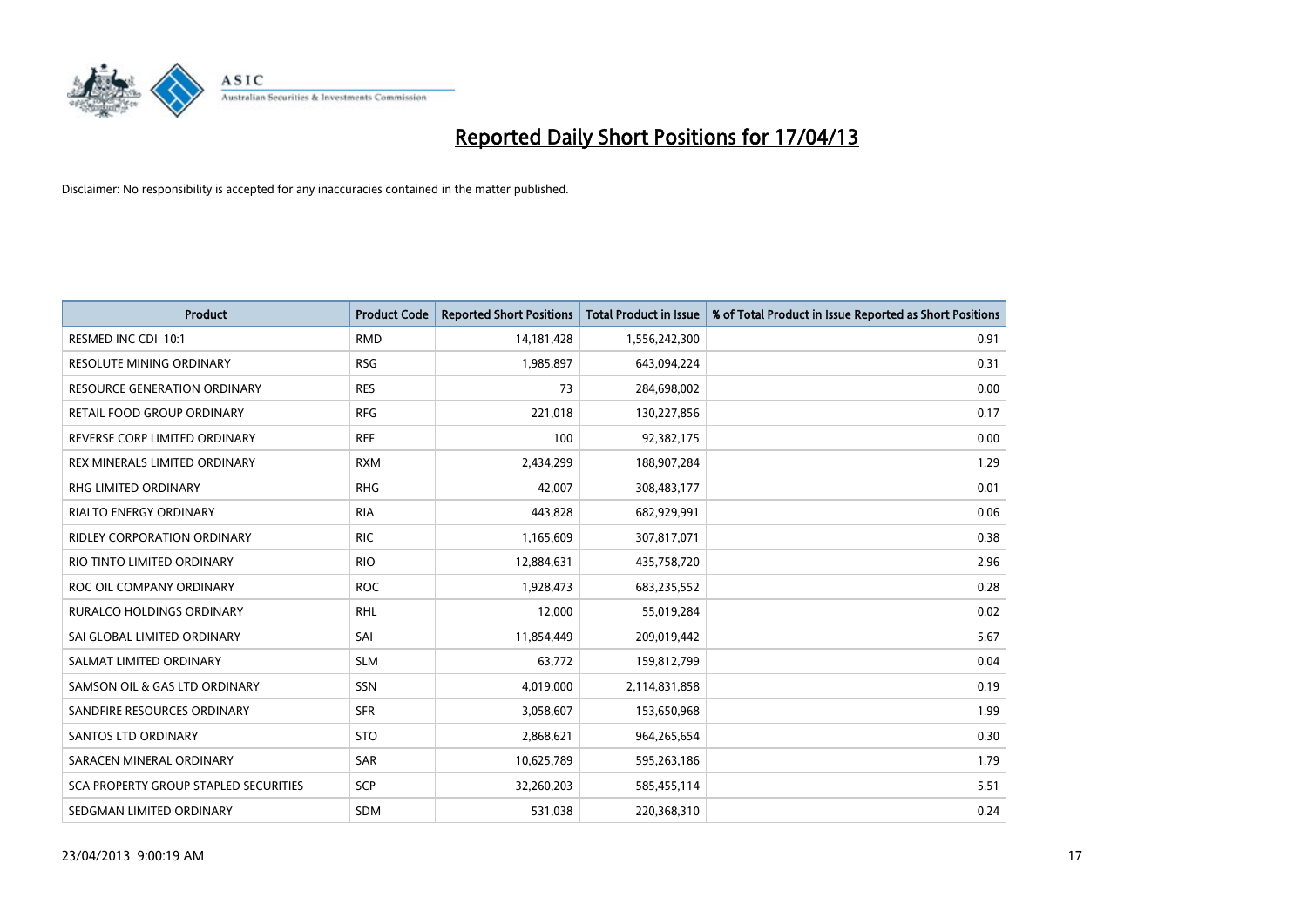

| <b>Product</b>                           | <b>Product Code</b> | <b>Reported Short Positions</b> | <b>Total Product in Issue</b> | % of Total Product in Issue Reported as Short Positions |
|------------------------------------------|---------------------|---------------------------------|-------------------------------|---------------------------------------------------------|
| SEEK LIMITED ORDINARY                    | <b>SEK</b>          | 14,035,697                      | 337,833,019                   | 4.15                                                    |
| SELECT HARVESTS ORDINARY                 | SHV                 | 10,749                          | 57,151,112                    | 0.02                                                    |
| SENEX ENERGY LIMITED ORDINARY            | <b>SXY</b>          | 17,179,478                      | 1,140,804,837                 | 1.51                                                    |
| SERVCORP LIMITED ORDINARY                | SRV                 | 80                              | 98,432,275                    | 0.00                                                    |
| SERVICE STREAM ORDINARY                  | <b>SSM</b>          | 729,353                         | 283,418,867                   | 0.26                                                    |
| SEVEN GROUP HOLDINGS ORDINARY            | <b>SVW</b>          | 1,327,913                       | 308,160,281                   | 0.43                                                    |
| SEVEN WEST MEDIA LTD ORDINARY            | <b>SWM</b>          | 18,068,813                      | 999,160,872                   | 1.81                                                    |
| SIGMA PHARMACEUTICAL ORDINARY            | <b>SIP</b>          | 9,535,020                       | 1,162,669,614                 | 0.82                                                    |
| SILEX SYSTEMS ORDINARY                   | <b>SLX</b>          | 1,599,531                       | 170,232,464                   | 0.94                                                    |
| SILVER CHEF LIMITED ORDINARY             | SIV                 | 14,952                          | 28,762,745                    | 0.05                                                    |
| SILVER LAKE RESOURCE ORDINARY            | <b>SLR</b>          | 5,320,801                       | 379,048,750                   | 1.40                                                    |
| SIMS METAL MGMT LTD ORDINARY             | SGM                 | 14,313,065                      | 204,309,387                   | 7.01                                                    |
| SINGAPORE TELECOMM. CHESS DEPOSITARY INT | <b>SGT</b>          | 1,136,251                       | 194,460,137                   | 0.58                                                    |
| SIRIUS RESOURCES NL ORDINARY             | <b>SIR</b>          | 873,262                         | 224,620,167                   | 0.39                                                    |
| SIRTEX MEDICAL ORDINARY                  | <b>SRX</b>          | 627,773                         | 55,768,136                    | 1.13                                                    |
| SKILLED GROUP LTD ORDINARY               | <b>SKE</b>          | 4,224,186                       | 233,533,526                   | 1.81                                                    |
| SKYCITY ENT GRP LTD ORDINARY             | <b>SKC</b>          | 160,000                         | 576,958,340                   | 0.03                                                    |
| <b>SLATER &amp; GORDON ORDINARY</b>      | SGH                 | 3,792                           | 170,537,215                   | 0.00                                                    |
| SMS MANAGEMENT, ORDINARY                 | <b>SMX</b>          | 2,346,543                       | 69,378,477                    | 3.38                                                    |
| SONIC HEALTHCARE ORDINARY                | SHL                 | 8,880,346                       | 396,207,681                   | 2.24                                                    |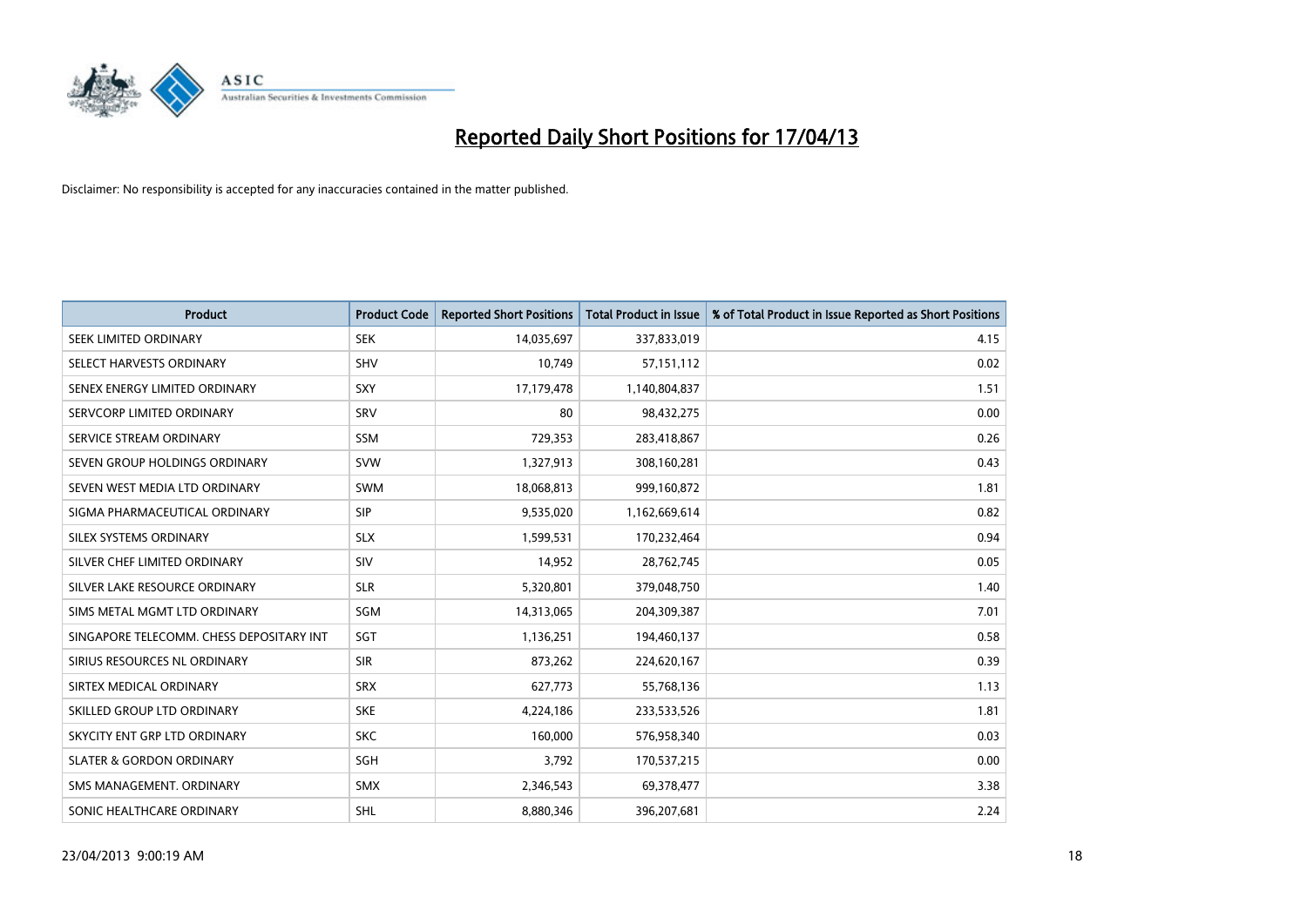

| <b>Product</b>                           | <b>Product Code</b> | <b>Reported Short Positions</b> | <b>Total Product in Issue</b> | % of Total Product in Issue Reported as Short Positions |
|------------------------------------------|---------------------|---------------------------------|-------------------------------|---------------------------------------------------------|
| SOUL PATTINSON (W.H) ORDINARY            | <b>SOL</b>          | 20,357                          | 239,395,320                   | 0.01                                                    |
| SP AUSNET STAPLED SECURITIES             | <b>SPN</b>          | 29,200,903                      | 3,367,543,113                 | 0.87                                                    |
| SPARK INFRASTRUCTURE STAPLED NOTE & UNIT | SKI                 | 49,365,421                      | 1,326,734,264                 | 3.72                                                    |
| SPDR 200 FUND ETF UNITS                  | <b>STW</b>          | 33,760                          | 46,151,346                    | 0.07                                                    |
| ST BARBARA LIMITED ORDINARY              | <b>SBM</b>          | 7,459,954                       | 488,074,077                   | 1.53                                                    |
| STARPHARMA HOLDINGS ORDINARY             | <b>SPL</b>          | 10,273,431                      | 283,665,948                   | 3.62                                                    |
| STHN CROSS MEDIA ORDINARY                | <b>SXL</b>          | 8,132,110                       | 704,858,524                   | 1.15                                                    |
| STOCKLAND UNITS/ORD STAPLED              | SGP                 | 19,033,531                      | 2,202,657,963                 | 0.86                                                    |
| STRAITS RES LTD. ORDINARY                | <b>SRQ</b>          | 79,793                          | 1,164,150,159                 | 0.01                                                    |
| STW COMMUNICATIONS ORDINARY              | SGN                 | 300,435                         | 403,828,512                   | 0.07                                                    |
| SUNCORP GROUP LTD ORDINARY               | <b>SUN</b>          | 5,607,787                       | 1,286,600,980                 | 0.44                                                    |
| SUNDANCE ENERGY ORDINARY                 | <b>SEA</b>          | 1,398,923                       | 402,304,140                   | 0.35                                                    |
| SUNDANCE RESOURCES ORDINARY              | <b>SDL</b>          | 22,635,421                      | 3,072,110,985                 | 0.74                                                    |
| SUNLAND GROUP LTD ORDINARY               | <b>SDG</b>          | 18,391                          | 189,417,674                   | 0.01                                                    |
| SUPER RET REP LTD ORDINARY               | <b>SUL</b>          | 622,609                         | 196,472,811                   | 0.32                                                    |
| SYD AIRPORT STAPLED US PROHIBIT.         | SYD                 | 20,556,366                      | 1,861,210,782                 | 1.10                                                    |
| SYRAH RESOURCES ORDINARY                 | <b>SYR</b>          | 627,670                         | 146,767,623                   | 0.43                                                    |
| TABCORP HOLDINGS LTD ORDINARY            | <b>TAH</b>          | 14,854,379                      | 744,885,690                   | 1.99                                                    |
| TALON PETROLEUM LTD ORDINARY             | <b>TPD</b>          | 38,218                          | 98,135,433                    | 0.04                                                    |
| TANAMI GOLD NL ORDINARY                  | <b>TAM</b>          | 465,134                         | 587,548,523                   | 0.08                                                    |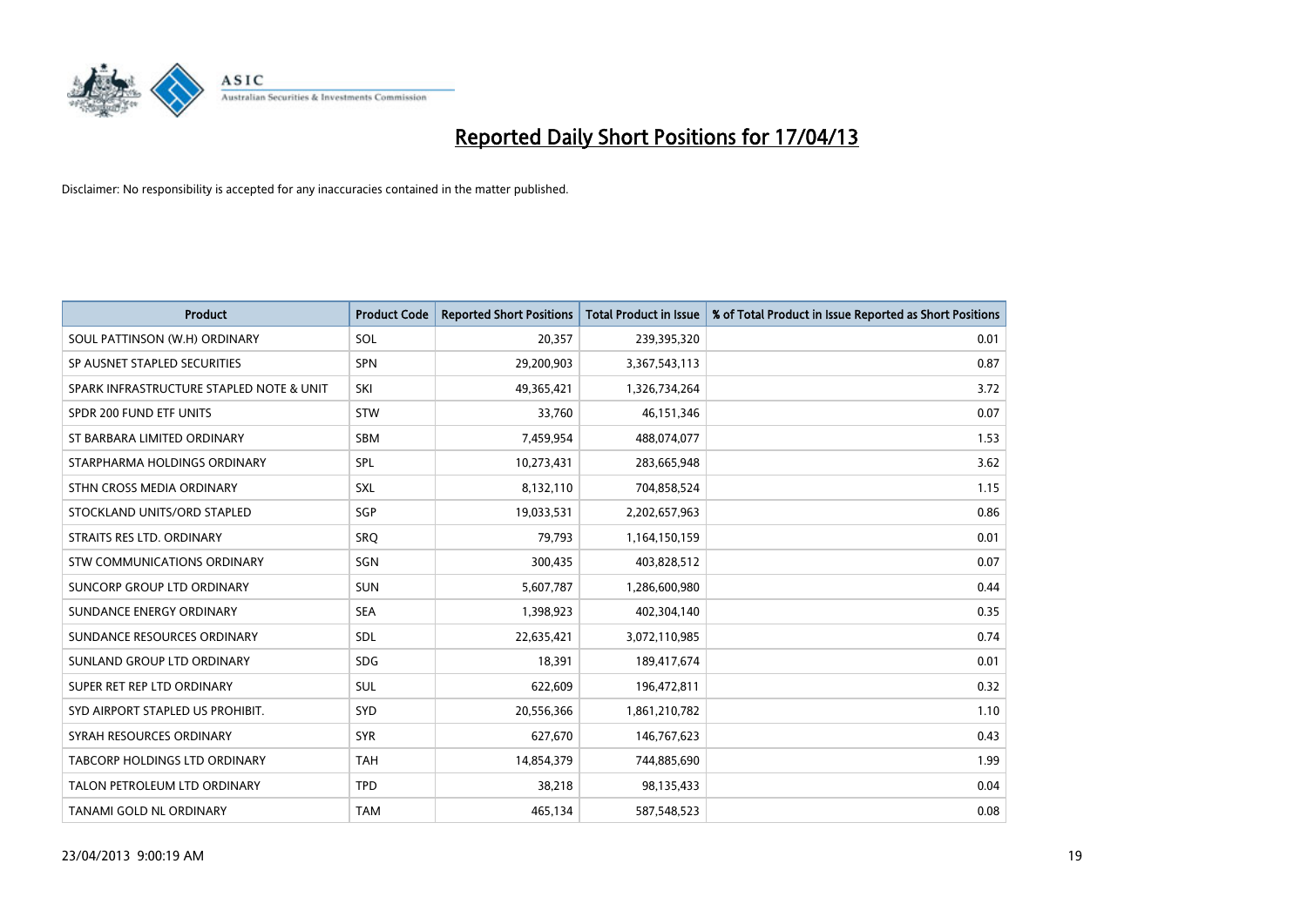

| <b>Product</b>                       | <b>Product Code</b> | <b>Reported Short Positions</b> | <b>Total Product in Issue</b> | % of Total Product in Issue Reported as Short Positions |
|--------------------------------------|---------------------|---------------------------------|-------------------------------|---------------------------------------------------------|
| TAP OIL LIMITED ORDINARY             | <b>TAP</b>          | 721,040                         | 241,608,606                   | 0.30                                                    |
| TASSAL GROUP LIMITED ORDINARY        | TGR                 | 25,103                          | 146,304,404                   | 0.02                                                    |
| <b>TATTS GROUP LTD ORDINARY</b>      | <b>TTS</b>          | 11,774,771                      | 1,402,686,978                 | 0.84                                                    |
| TECHNOLOGY ONE ORDINARY              | <b>TNE</b>          | 6,073                           | 306,620,955                   | 0.00                                                    |
| TELECOM CORPORATION ORDINARY         | <b>TEL</b>          | 14,102,795                      | 1,816,996,340                 | 0.78                                                    |
| TELSTRA CORPORATION, ORDINARY        | <b>TLS</b>          | 24,630,365                      | 12,443,074,357                | 0.20                                                    |
| TEN NETWORK HOLDINGS ORDINARY        | <b>TEN</b>          | 91,192,698                      | 2,586,970,845                 | 3.53                                                    |
| TERANGA GOLD CORP CDI 1:1            | TGZ                 | 75,273                          | 172,616,806                   | 0.04                                                    |
| THE REJECT SHOP ORDINARY             | <b>TRS</b>          | 2,246,520                       | 26,092,220                    | 8.61                                                    |
| <b>TIGER RESOURCES ORDINARY</b>      | <b>TGS</b>          | 2,723,694                       | 674,770,269                   | 0.40                                                    |
| TOLL HOLDINGS LTD ORDINARY           | <b>TOL</b>          | 30,899,441                      | 717,133,875                   | 4.31                                                    |
| TOX FREE SOLUTIONS ORDINARY          | <b>TOX</b>          | 1,084,883                       | 115,999,858                   | 0.94                                                    |
| TPG TELECOM LIMITED ORDINARY         | <b>TPM</b>          | 948,010                         | 793,808,141                   | 0.12                                                    |
| <b>TRADE ME GROUP ORDINARY</b>       | <b>TME</b>          | 613,379                         | 396,017,568                   | 0.15                                                    |
| <b>TRANSFIELD SERVICES ORDINARY</b>  | <b>TSE</b>          | 15,663,884                      | 512,457,716                   | 3.06                                                    |
| TRANSPACIFIC INDUST. ORDINARY        | <b>TPI</b>          | 3,724,241                       | 1,578,563,490                 | 0.24                                                    |
| TRANSURBAN GROUP TRIPLE STAPLED SEC. | <b>TCL</b>          | 5,284,671                       | 1,481,594,818                 | 0.36                                                    |
| TREASURY WINE ESTATE ORDINARY        | <b>TWE</b>          | 17,190,122                      | 647,227,144                   | 2.66                                                    |
| TROY RESOURCES LTD ORDINARY          | <b>TRY</b>          | 2,399,418                       | 91,318,649                    | 2.63                                                    |
| UGL LIMITED ORDINARY                 | UGL                 | 10,445,906                      | 166,511,240                   | 6.27                                                    |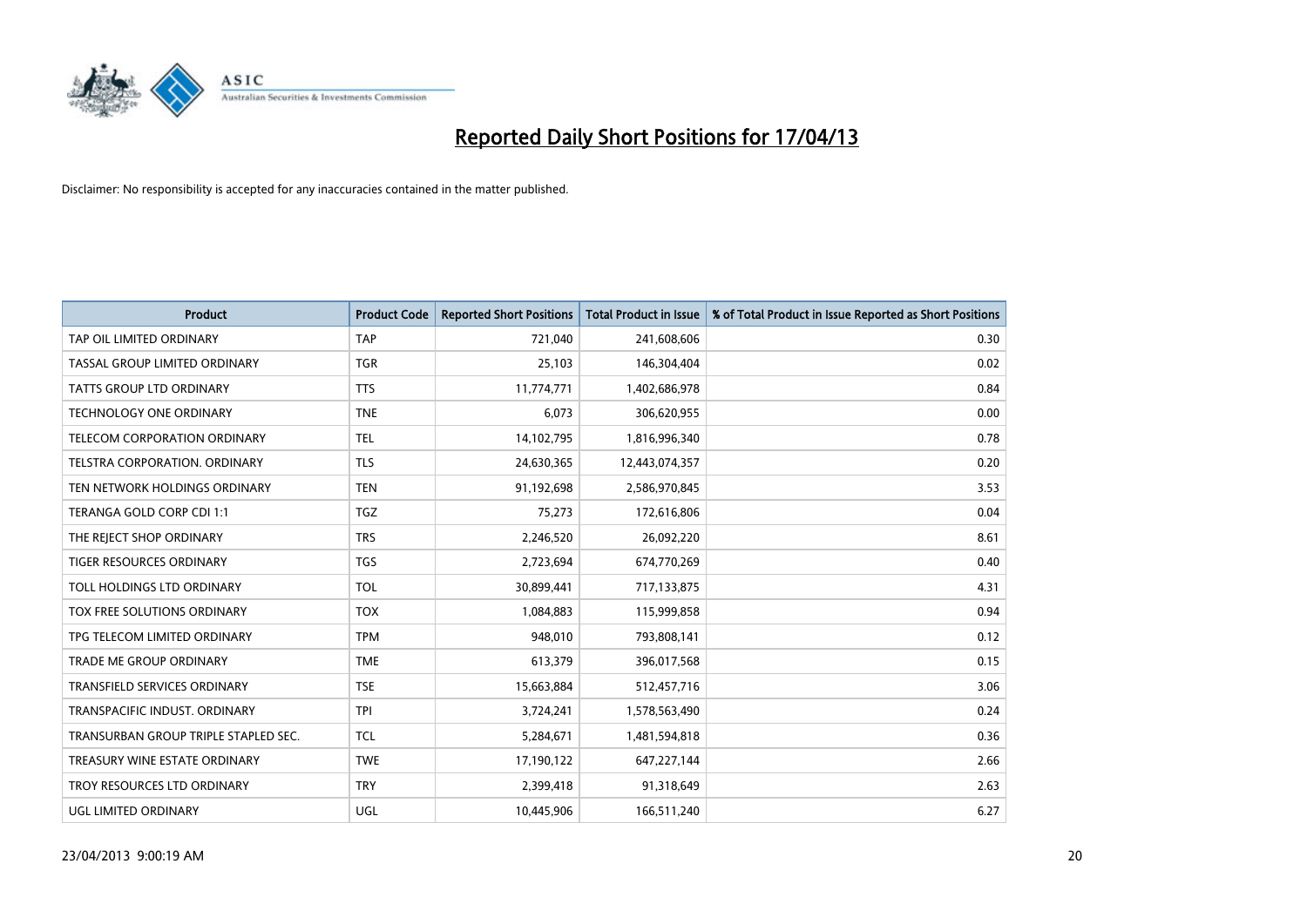

| <b>Product</b>                         | <b>Product Code</b> | <b>Reported Short Positions</b> | <b>Total Product in Issue</b> | % of Total Product in Issue Reported as Short Positions |
|----------------------------------------|---------------------|---------------------------------|-------------------------------|---------------------------------------------------------|
| <b>UXC LIMITED ORDINARY</b>            | <b>UXC</b>          | 627,844                         | 308,755,043                   | 0.20                                                    |
| <b>VENTURE MINERALS ORDINARY</b>       | <b>VMS</b>          | 158,188                         | 287,320,170                   | 0.06                                                    |
| <b>VILLAGE ROADSHOW LTD ORDINARY</b>   | <b>VRL</b>          | 17,611                          | 159,467,366                   | 0.01                                                    |
| VIRGIN AUS HLDG LTD DEF EX SXR         | <b>VAHN</b>         | 849,179                         | 116,356,200                   | 0.73                                                    |
| VIRGIN AUS HLDG LTD ORDINARY           | <b>VAH</b>          | 65,467,625                      | 2,455,775,111                 | 2.67                                                    |
| VNGD AUS SHARES ETF UNITS              | <b>VAS</b>          | 774                             | 6,027,438                     | 0.01                                                    |
| <b>VOCUS COMMS LTD ORDINARY</b>        | <b>VOC</b>          | 112,671                         | 78,017,825                    | 0.14                                                    |
| WATPAC LIMITED ORDINARY                | <b>WTP</b>          | 125,542                         | 184,332,526                   | 0.07                                                    |
| WCP RESOURCES LTD ORDINARY             | <b>WCP</b>          | 50,000                          | 397,808,129                   | 0.01                                                    |
| <b>WDS LIMITED ORDINARY</b>            | <b>WDS</b>          | 7                               | 144,740,614                   | 0.00                                                    |
| WEBJET LIMITED ORDINARY                | <b>WEB</b>          | 248,944                         | 79,397,959                    | 0.31                                                    |
| <b>WESFARMERS LIMITED ORDINARY</b>     | <b>WES</b>          | 28,025,876                      | 1,006,660,776                 | 2.78                                                    |
| WESFARMERS LIMITED PARTIALLY PROTECTED | <b>WESN</b>         | 54,500                          | 150,532,822                   | 0.04                                                    |
| WESTERN AREAS LTD ORDINARY             | <b>WSA</b>          | 14,642,564                      | 196,843,803                   | 7.44                                                    |
| WESTERN DESERT RES. ORDINARY           | <b>WDR</b>          | 1,647,756                       | 360,853,631                   | 0.46                                                    |
| WESTFIELD GROUP ORD/UNIT STAPLED SEC   | <b>WDC</b>          | 8,191,282                       | 2,209,041,770                 | 0.37                                                    |
| WESTFIELD RETAIL TST UNIT STAPLED      | <b>WRT</b>          | 11,413,488                      | 3,054,166,195                 | 0.37                                                    |
| <b>WESTPAC BANKING CORP ORDINARY</b>   | <b>WBC</b>          | 26,515,755                      | 3,103,729,084                 | 0.85                                                    |
| WHITE ENERGY COMPANY ORDINARY          | <b>WEC</b>          | 250,980                         | 322,974,494                   | 0.08                                                    |
| WHITEHAVEN COAL ORDINARY               | <b>WHC</b>          | 91,236,992                      | 1,025,635,023                 | 8.90                                                    |